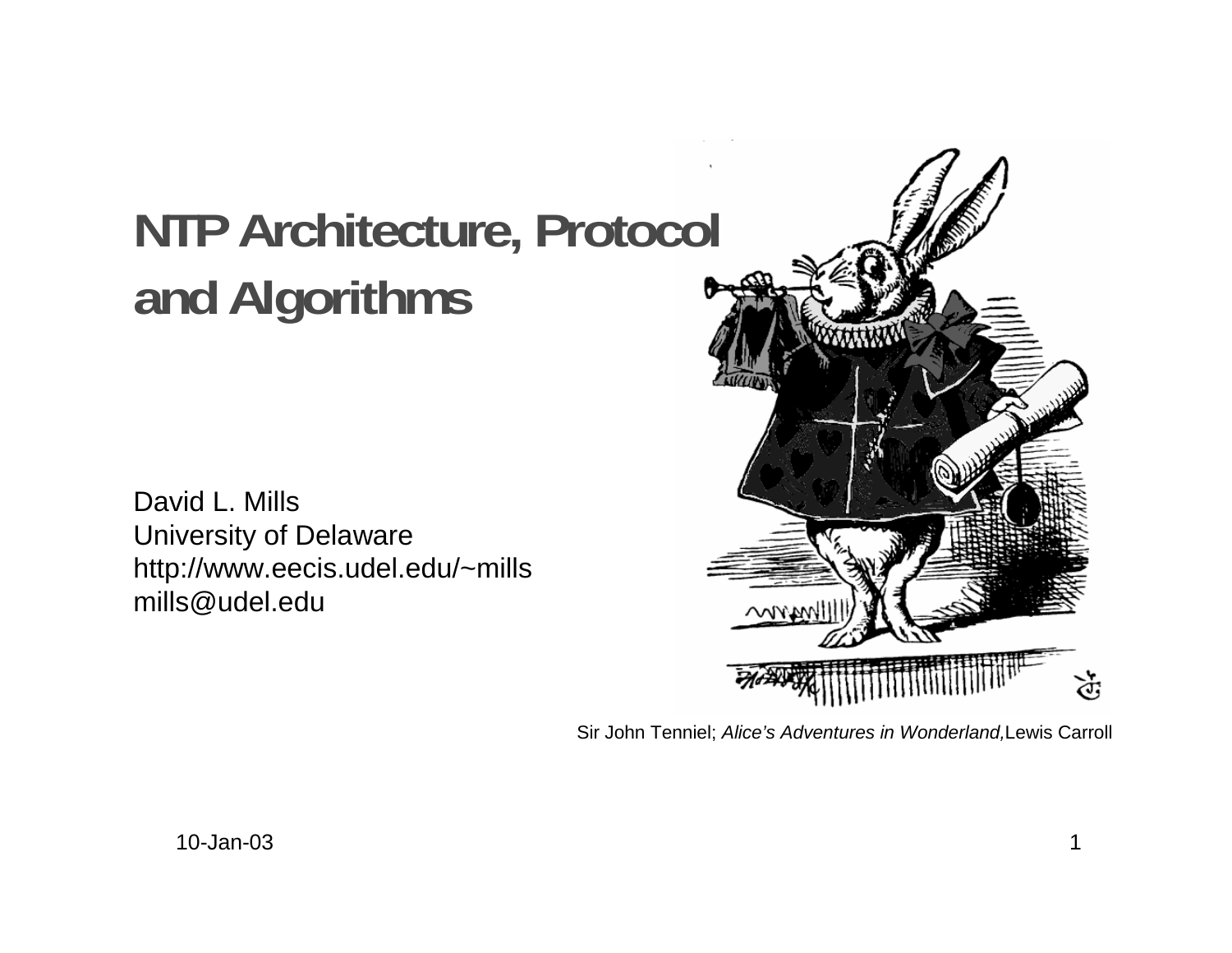

- $\bullet$ NTP synchronizes the clocks of hosts and routers in the Internet
- $\bullet$  Time synchronization flows from primary servers synchronized via radio and satellite over hierarchical subnet to other servers and clients
- $\bullet$  NTP provides submillisecond accuracy on LANs, low tens of milliseconds on typical WANs spanning the country
- $\bullet$  NTP software daemon has been ported to almost every workstation and server platform available today, including Unix, Windows and VMS
- $\bullet$  Well over 100,000 NTP clients and servers are now deployed in the Internet and its tributaries all over the world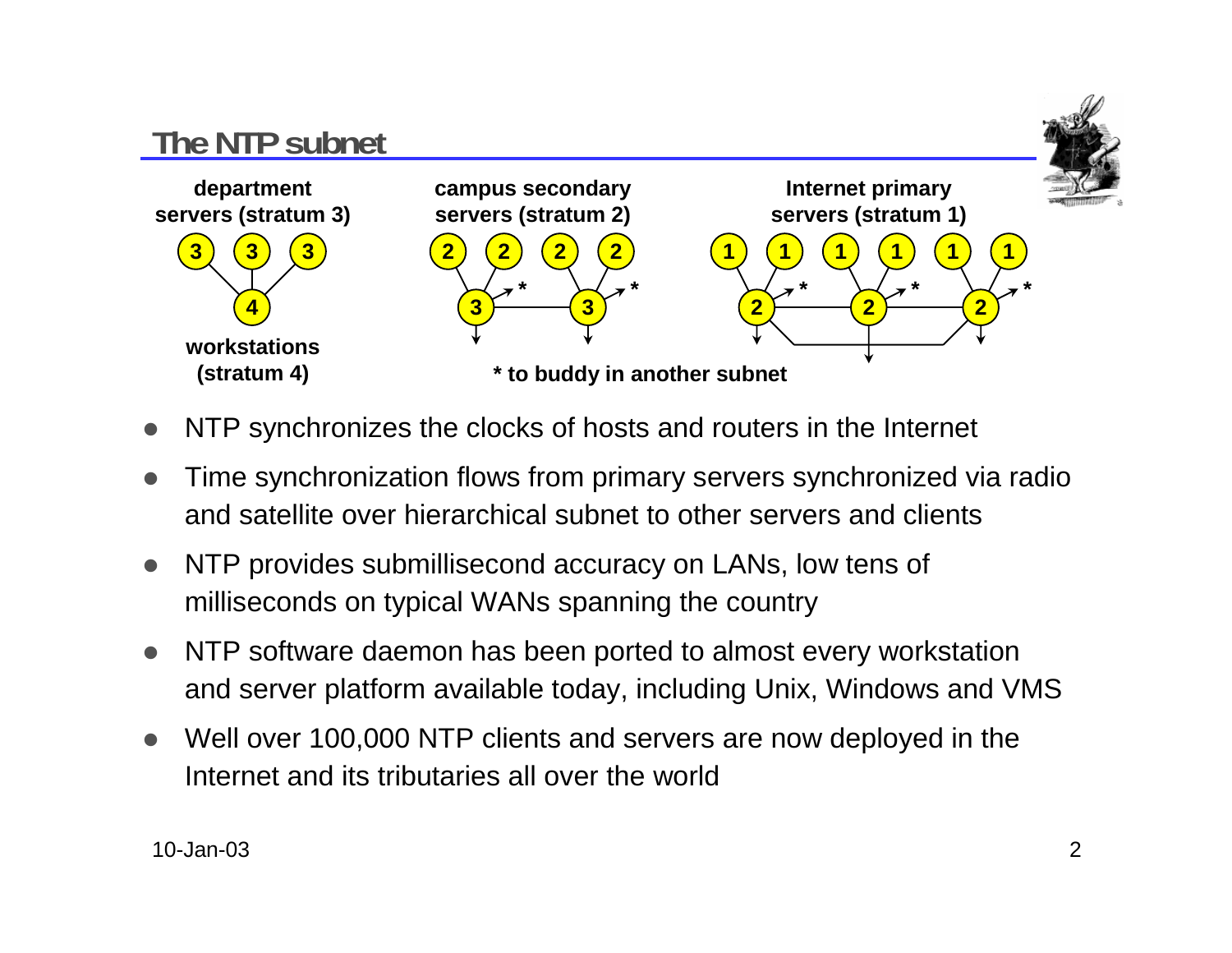

- $\bullet$ Multiple servers/peers provide redundancy and diversity
- $\bullet$ Clock filters select best from a window of eight clock offset samples
- $\bullet$  Intersection and clustering algorithms pick best subset of peers and discard outlyers
- $\bullet$  Combining algorithm computes weighted average of offsets for best accuracy
- $\bullet$  Loop filter and local clock oscillator (LCO) implement hybrid phase/frequency-lock (P/F) feedback loop to minimize jitter and wander

10-Jan-03 $3 \overline{\phantom{a}}$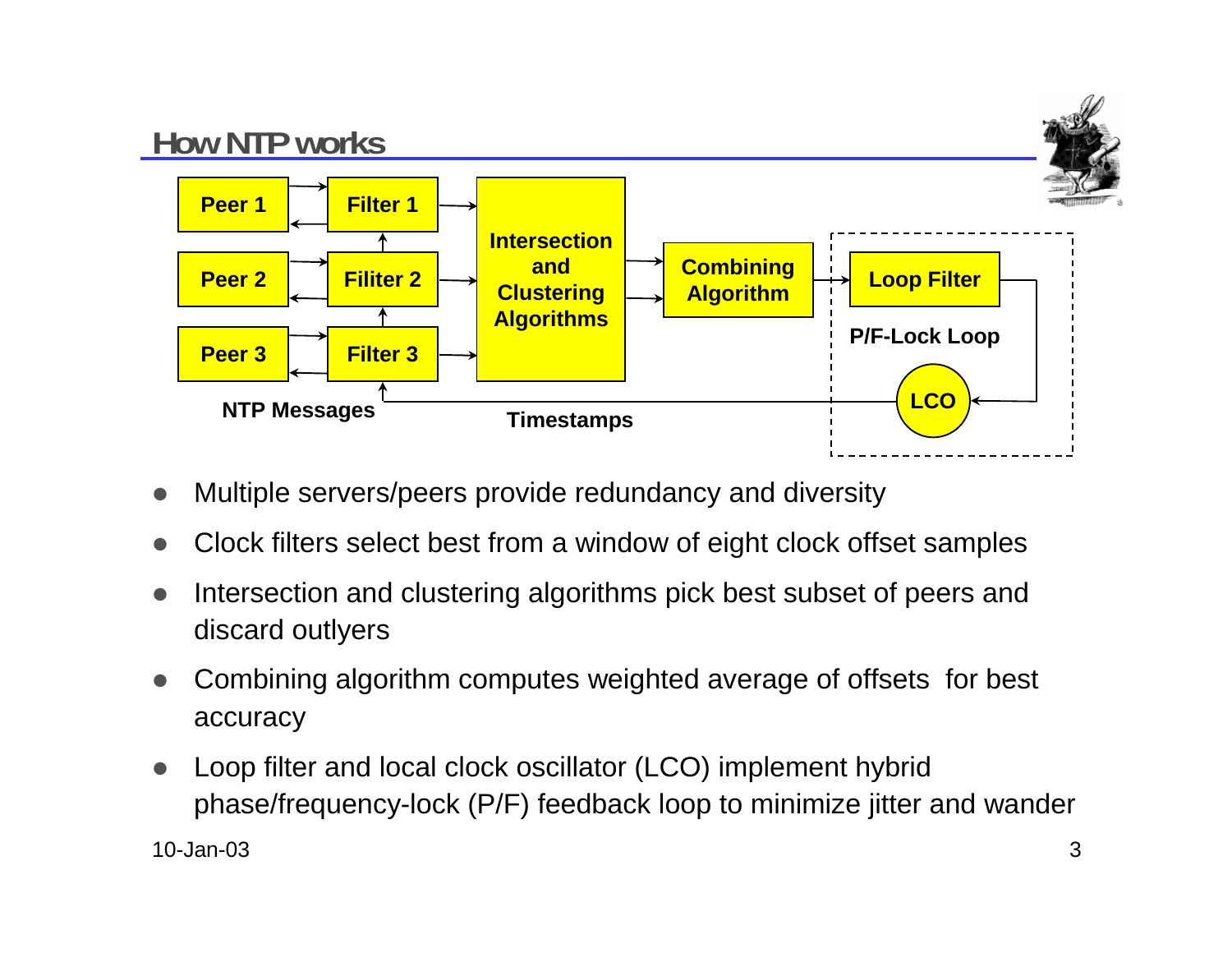

- $\bullet$ Most accurate clock offset  $θ$  is measured at the lowest delay  $δ$  (apex of the wedge diagram)
- $\bullet$ • Phase dispersion  $\varepsilon_r$  is weighted average of offset differences over last eight samples - used as error estimator
- $\bullet$ Frequency disperion  $\varepsilon_f$  represents clock reading and frequency tolerance errors - used in distance metric
- $\bullet$ Synchronization distance  $\lambda = \varepsilon_f + \delta/2$  - used as distance metric and maximum error bound, since correct time  $\theta_0$  must be in the range  $\theta - \lambda \leq \theta_0 \leq \theta + \lambda$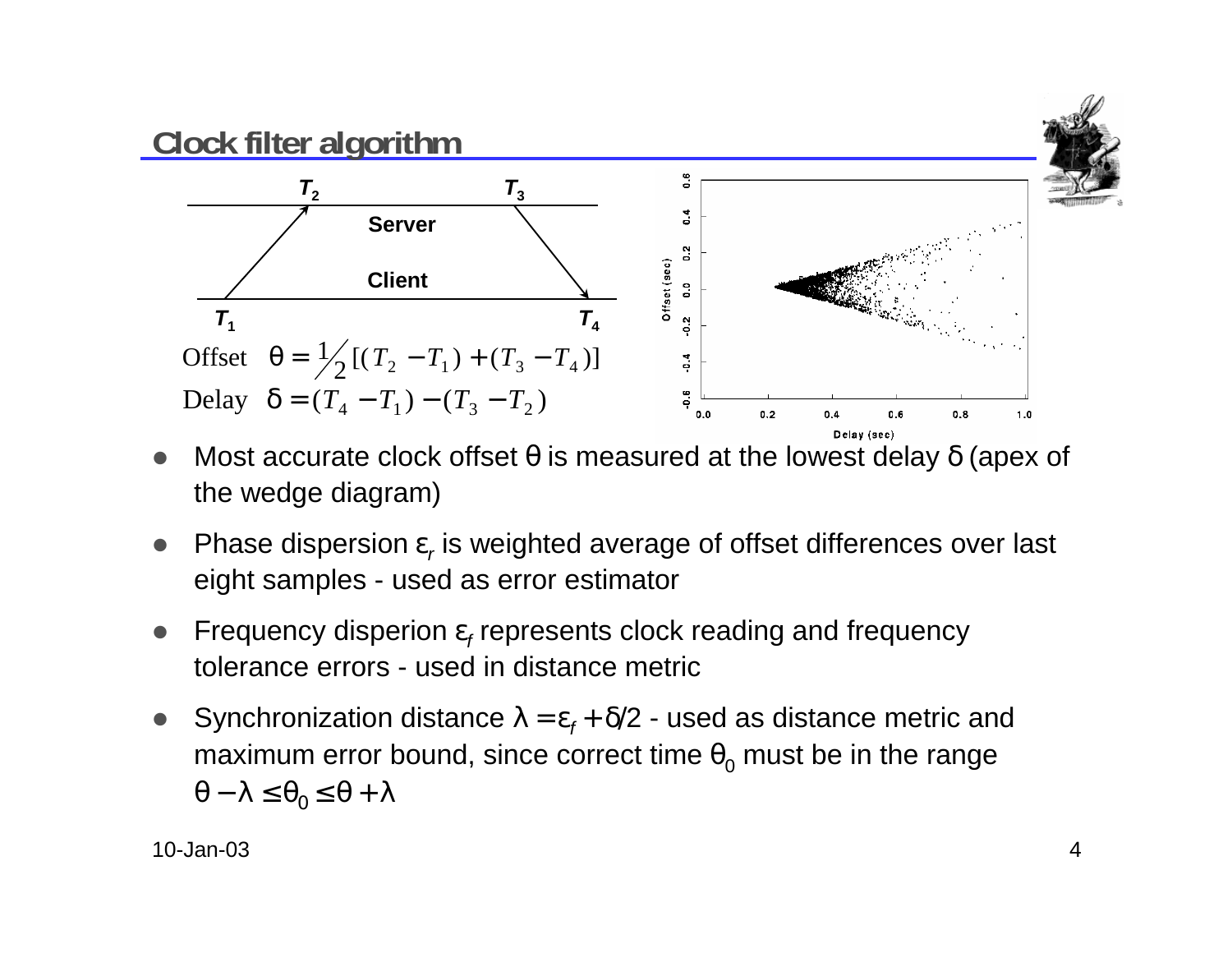

 $\textsf{correctness}$  interval = θ − λ ≤ θ $_0$  ≤ θ + λ **m = number of clocksf = number of presumed falsetickers A, B, C are truechimers D is falseticker**

- $\bullet$  DTS correctness interval is the intersection which contains points from the largest number of correctness intervals
- $\bullet$  NTP algorithm requires the midpoint of the intervals to be in the intersection
	- Initially, set falsetickers f and counters <sup>c</sup> and d to zero
		- Scan from far left endpoint: add one to c for every lower endpoint, subtract one for every upper endpoint, add one to d for every midpoint
		- If  $c \ge m f$  and  $d \ge m f$ , declare success and exit procedure
	- Do the same starting from the far right endpoint
		- If success undeclared, increase  $f$  by one and try all over again
		- if  $f \leq m/2$ , declare failure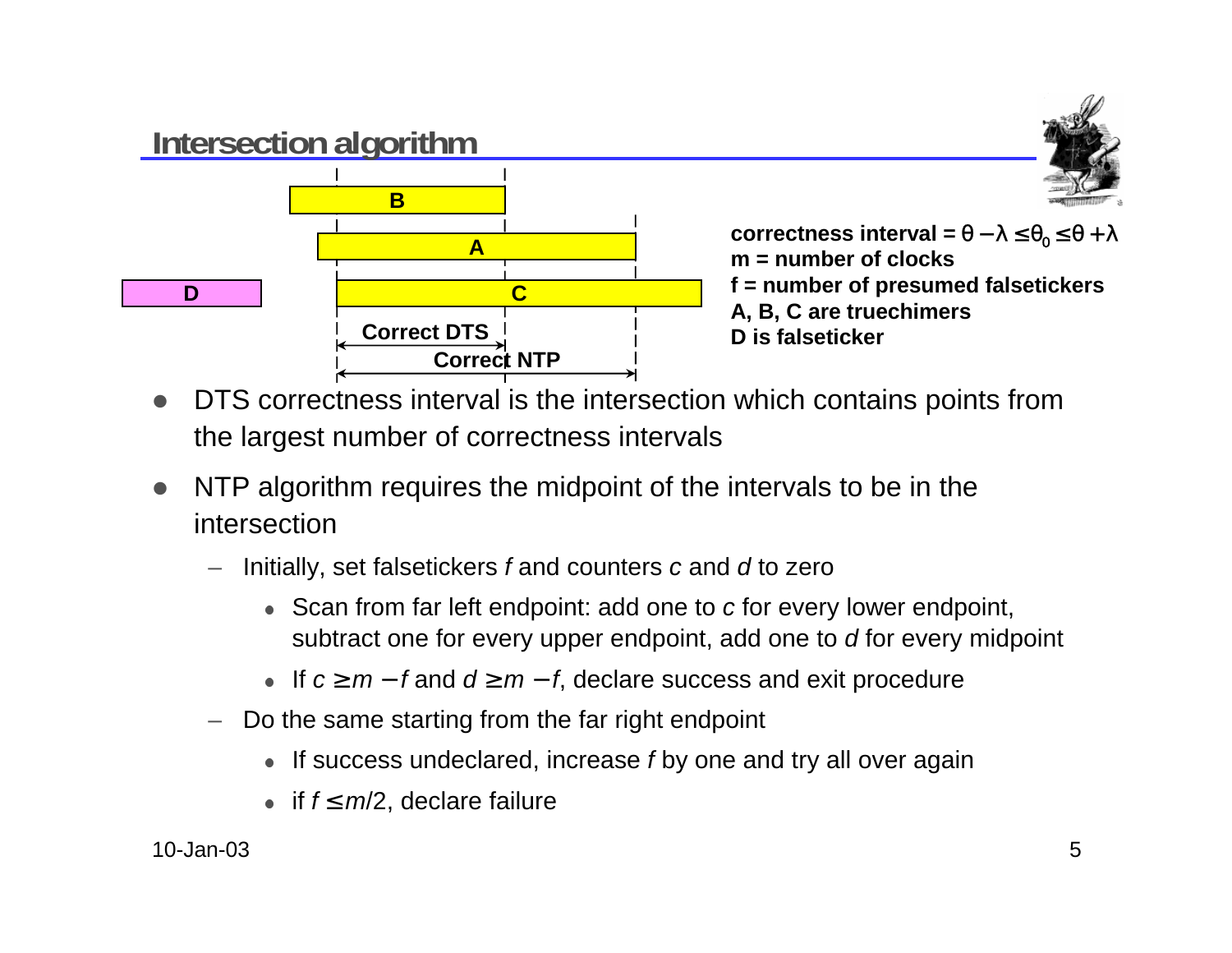

- $\bullet$  $\bullet\quad$   $V_d$  is a function of the phase difference between NTP and LCO
- $\bullet$  $\bullet\quad$   $V_s$  depends on the stage chosen on the clock filter shift register
- $\bullet$  <sup>x</sup> and y are the phase update and frequency update, respectively, computed by the prediction functions
- $\bullet$ Clock adjust process runs once per second to compute  $V_c$ , which controls the frequency of the local clock oscillator
- $\bullet$ LCO phase is compared to NTP phase to close the feedback loop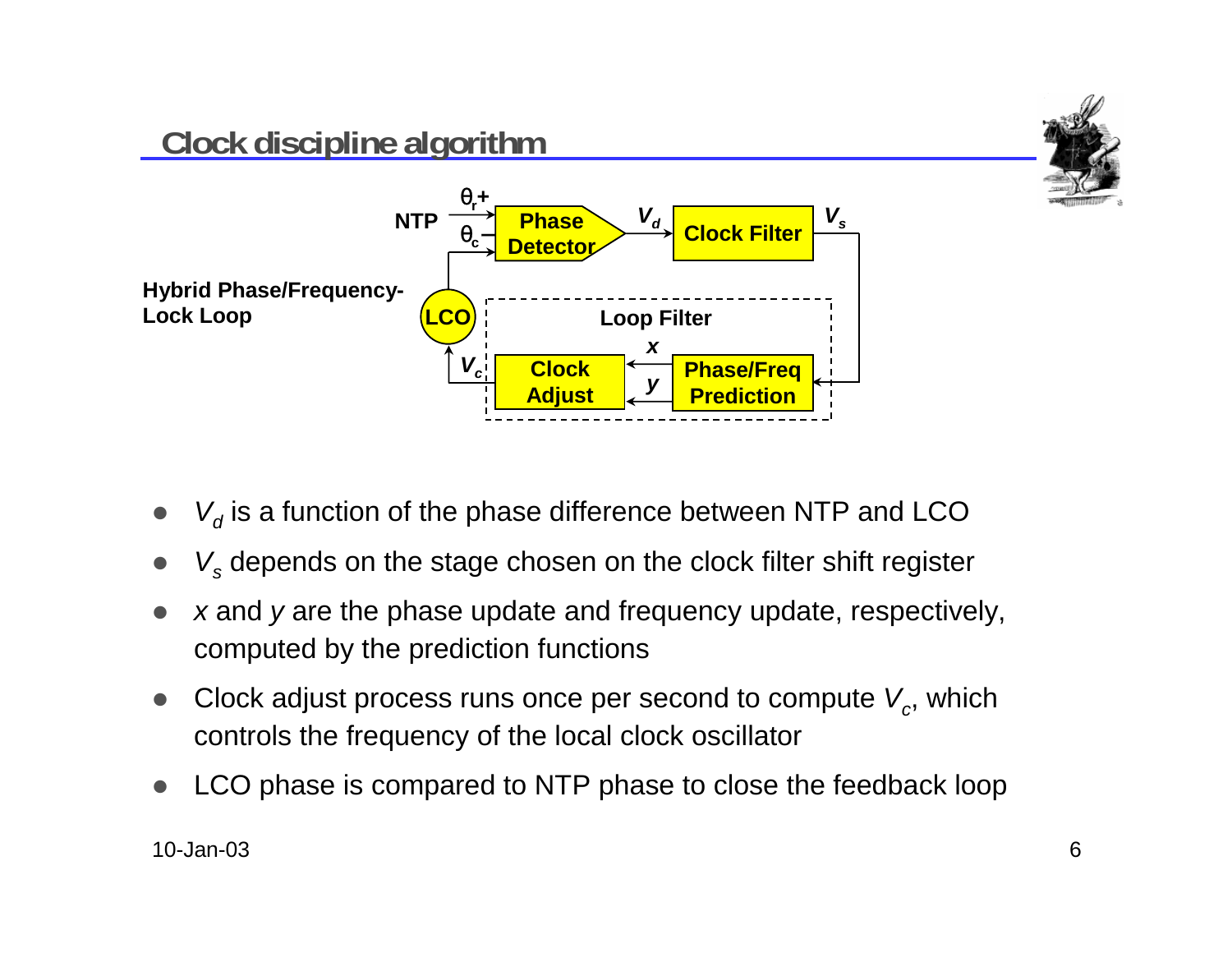# **Network Time Protocol Security Model and Authentication Scheme**

David L. MillsUniversity of Delaware http://www.eecis.udel.edu/~mills mills@udel.edu



Sir John Tenniel; Alice's Adventures in Wonderland,Lewis Carroll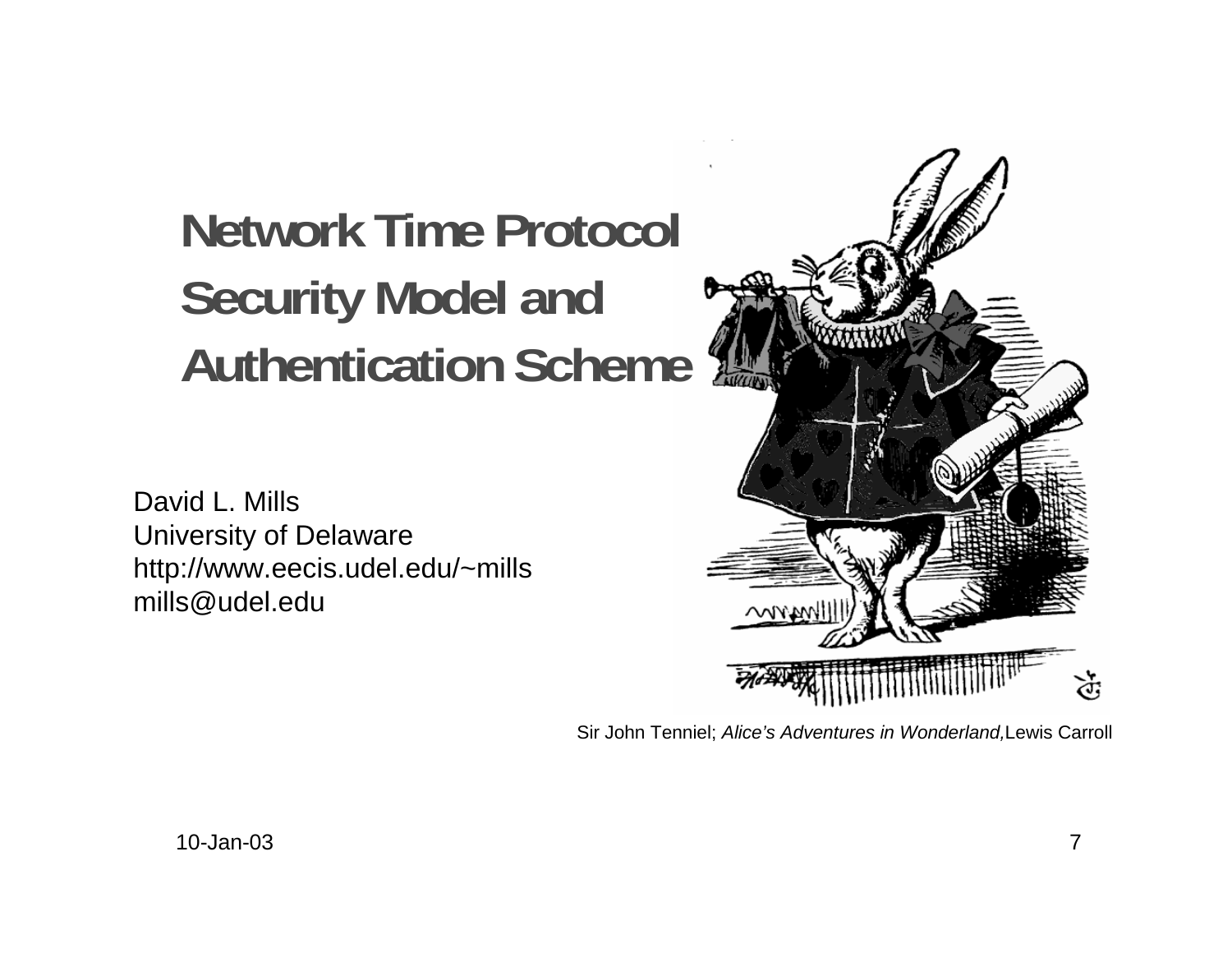

- $\bullet$  Fire-and-forget software
	- Single software distribution can be compiled and installed automatically on most host architectures and operating systems
	- Run-time configuration can be automatically determined and maintained in response to changing network topology and server availability
- $\bullet$  Autonomous configuration (autoconfigure)
	- Survey nearby network environment to construct a list of suitable servers
	- Select best servers from among the list using a defined metric
	- Reconfigure the NTP subnet for best accuracy with overhead constraints
	- Periodically refresh the list in order to adapt to changing topology
- $\bullet$  Autonomous authentication (autokey)
	- For each new server found, fetch its cryptographic credentials from public databases
	- Authenticate each NTP message received as sent by that server and no other
	- Regenerate keys in a timely manner to avoid compromise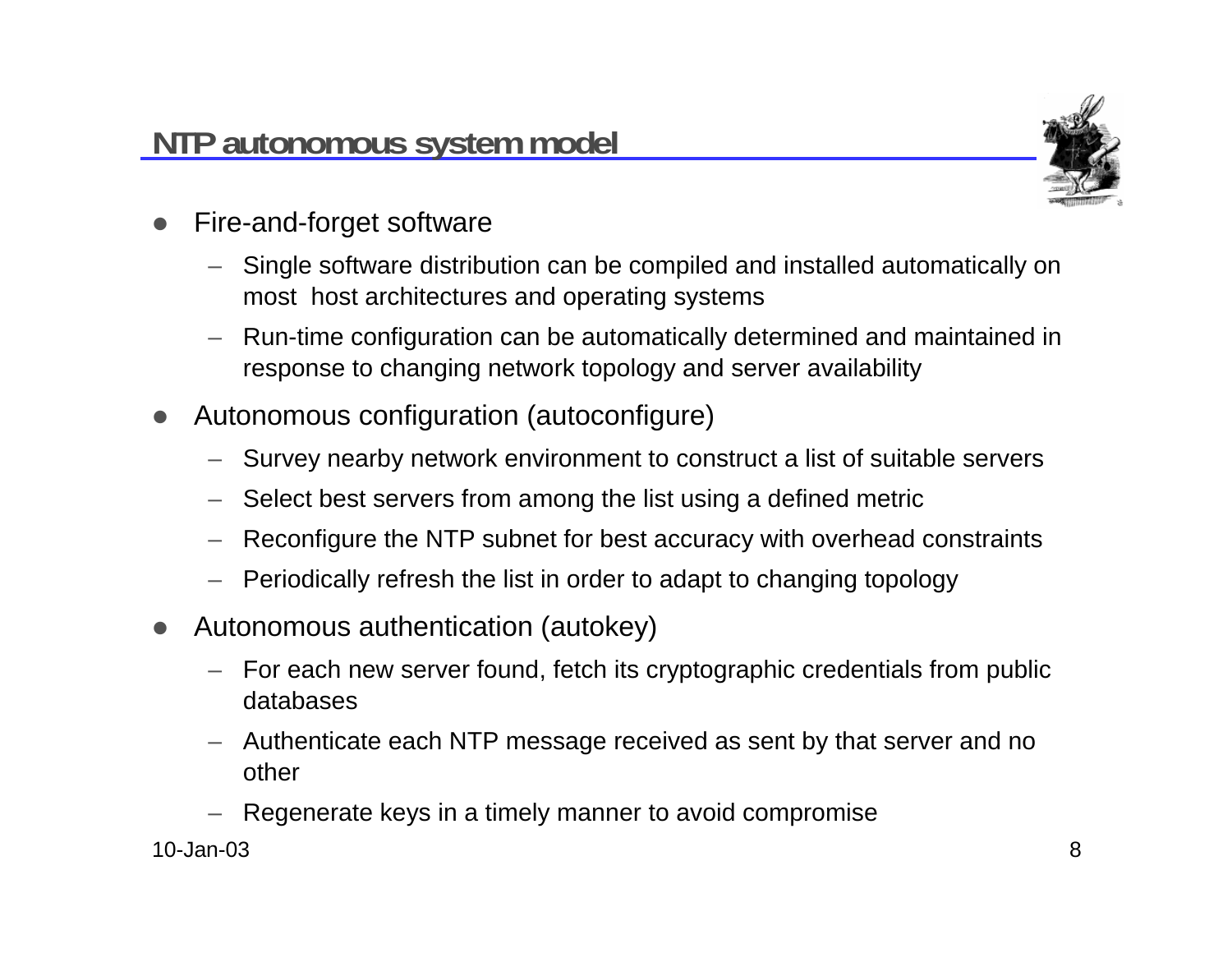

- $\bullet$  Public-key cryptography
	- Encryption/decryption algorithms are relatively slow with highly variable running times depending on key and data
	- All keys are random; private keys are never divulged
	- Certificate scheme reliably binds server identification and public key
	- Well suited to multicast paradigm
- $\bullet$  Symmetric-key cryptography
	- Encryption/decryption algorithms are relatively fast with constant running times independent of key and data
	- Fixed private keys must be distributed in advance
	- Key agreement (Diffie-Hellman) is required for private random keys
	- Per-association state must be maintained for all clients
	- Not well suited to multicast paradigm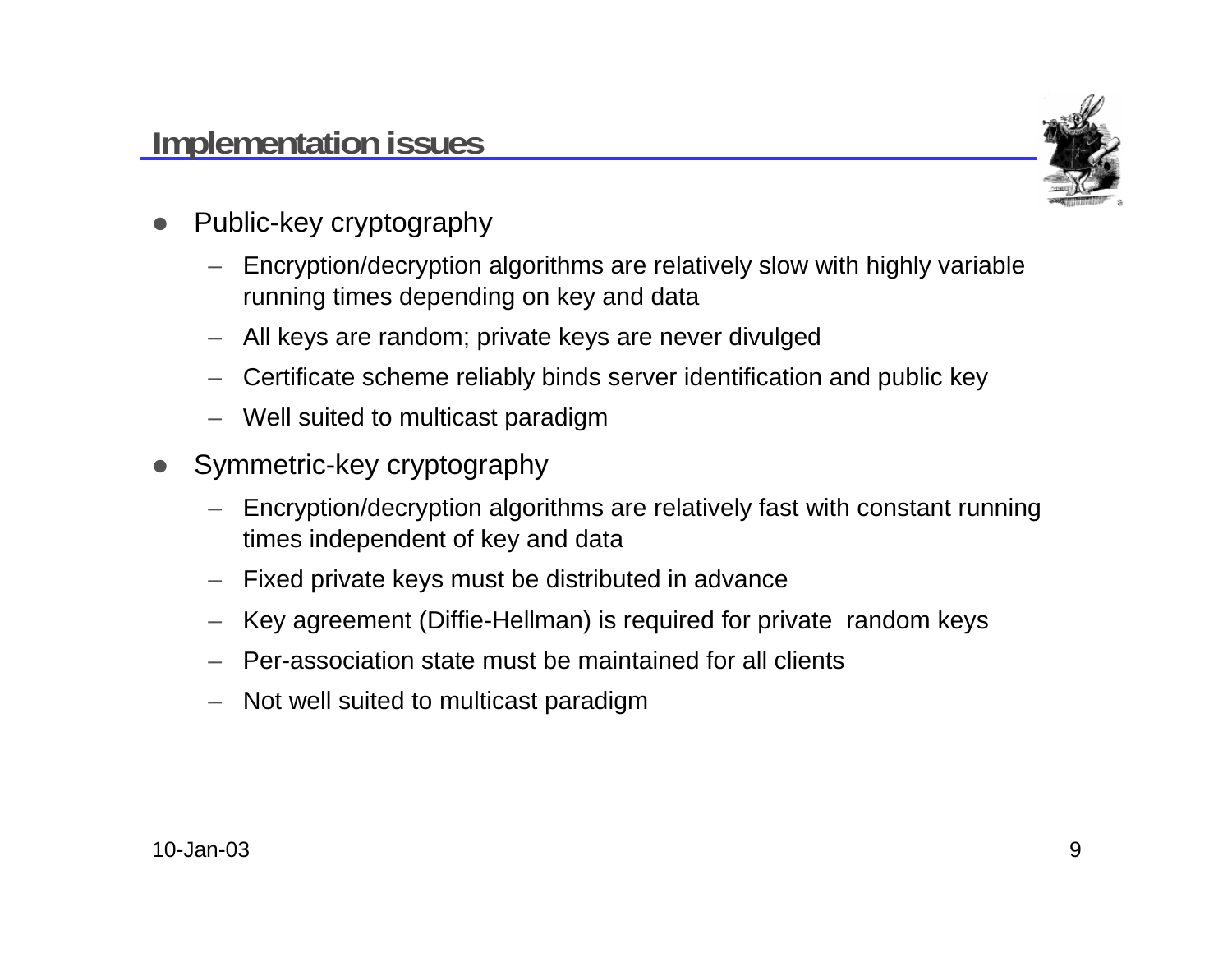

 $\bullet$  Measured times to construct 128-bit hash of 48-octet NTP header using MD5 algortihm in RSAREF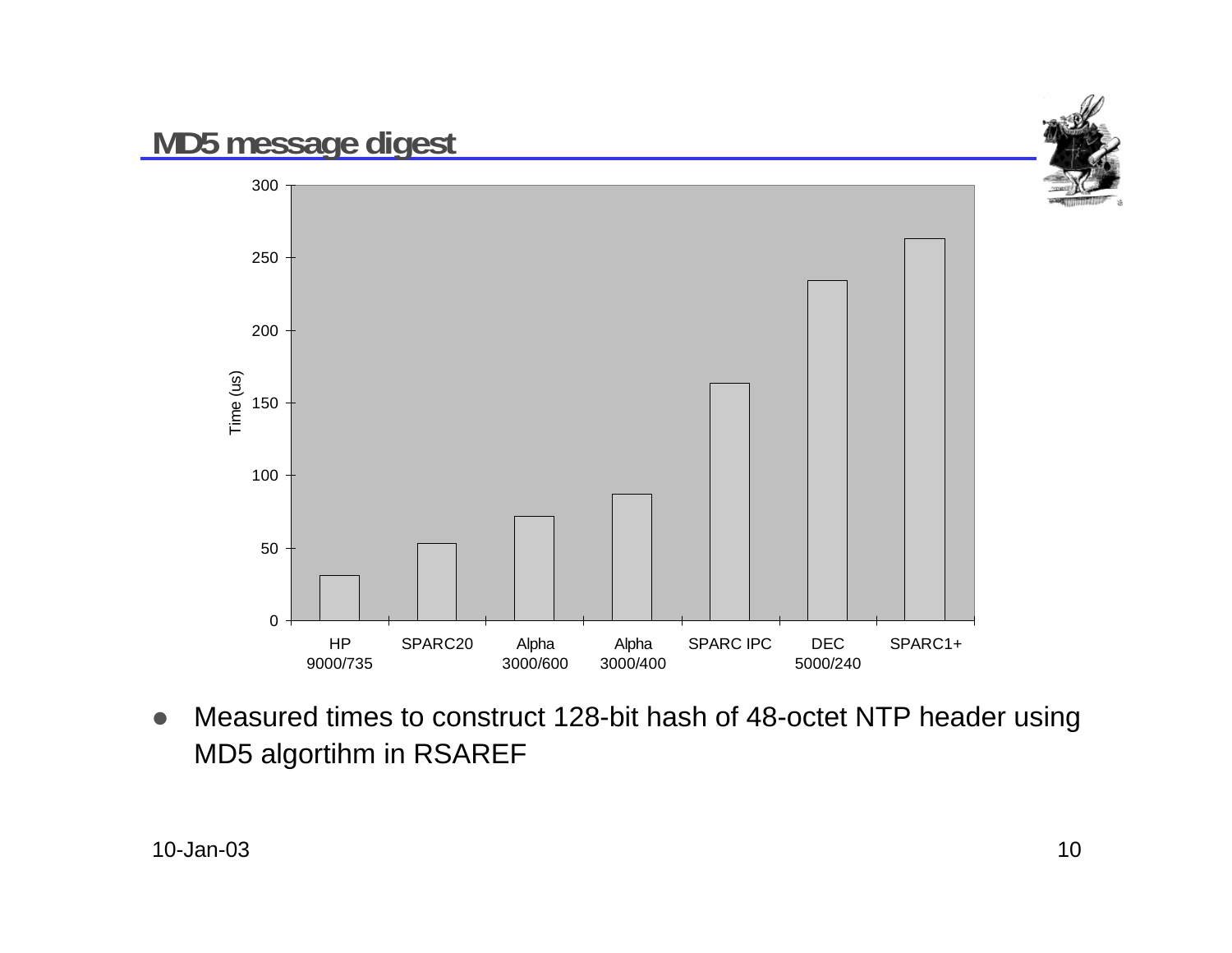

- $\bullet$ Measured times (s) to construct digital signature using RSAREF
- $\bullet$  Message authentication code constructed from 48-octet NTP header hashed with MD5, then encrypted with RSA 512-bit private key

10-Jan-03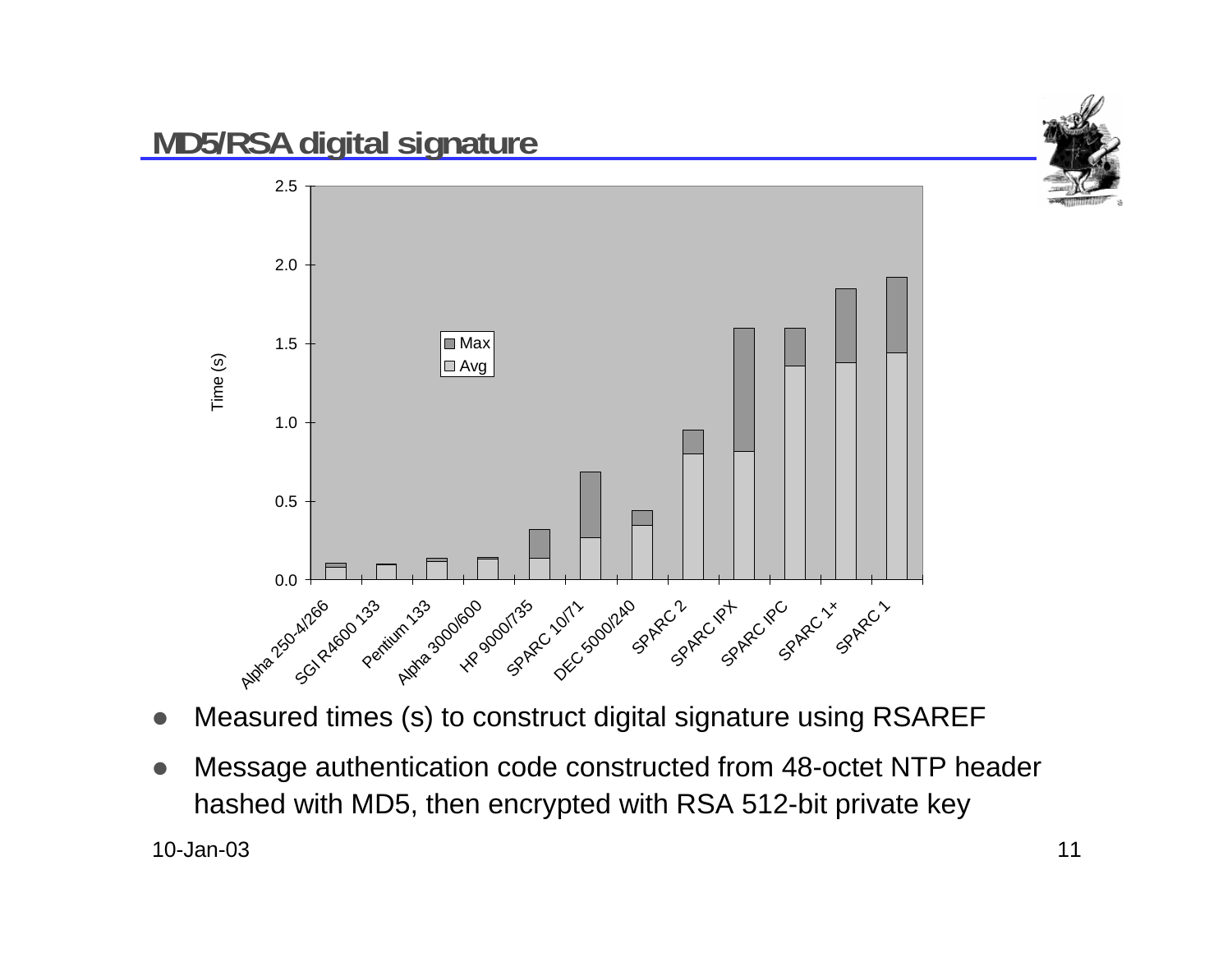

- $\bullet$  Authentication and synchronization protocols work independently for each peer, with tentative outcomes confirmed only after both succeed
- $\bullet$  Public keys and certificates are obtained and verified relatively infrequently using Secure DNS or equivalent
- $\bullet$ Session keys are derived from public keys using fast algorithms
- $\bullet$  Each NTP message is individually authenticated using session key and message digest (keyed MD5 or DES-CBC)
- $\bullet$  NTP is run individually in unauthenticated mode for each peer to compute offset from system clock, together with related clock data
- $\bullet$ If authentication data incomplete, clock data are marked tentative
- $\bullet$ If the clock data incomplete, authentication data are marked tentative
- $\bullet$  When both authentication and clock data are complete, the peer is admitted to the population used to synchronize the system clock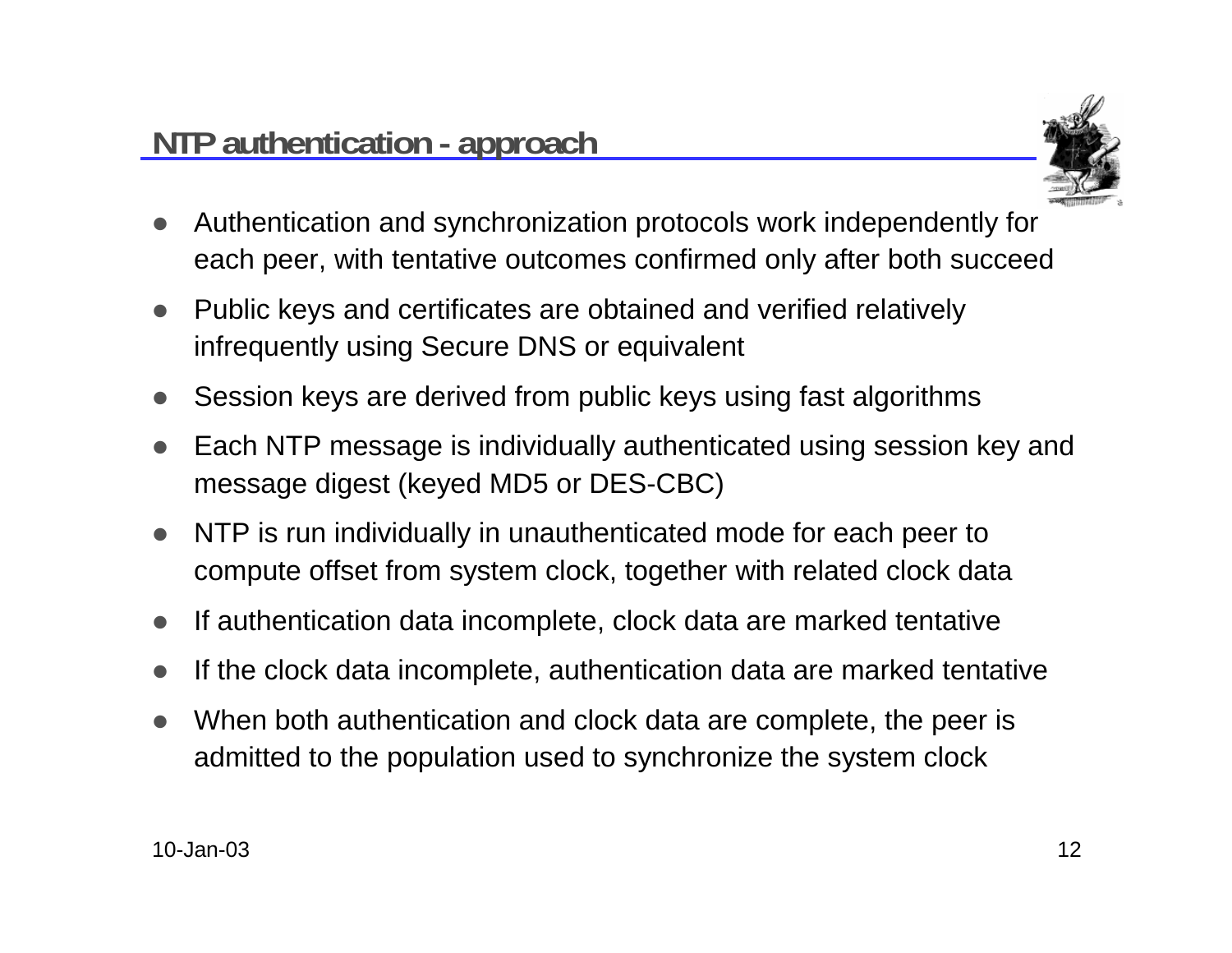

**NTP Protocol Header Format (32 bits)**





- $\bullet$  New extension field format defined for NTP Version 4 (optional)
	- Fields may be in any order
	- All fields except the last are padded to a 32-bit boundary
	- Last field is padded to a 64-bit boundary
	- –Field length covers all payload, including length field, but not padding
- $\bullet$  Field types
	- Null/padding for testing, etc.
	- Certificate as obtained from directory services (optional)
	- Autokey in the above format
	- Others as necessary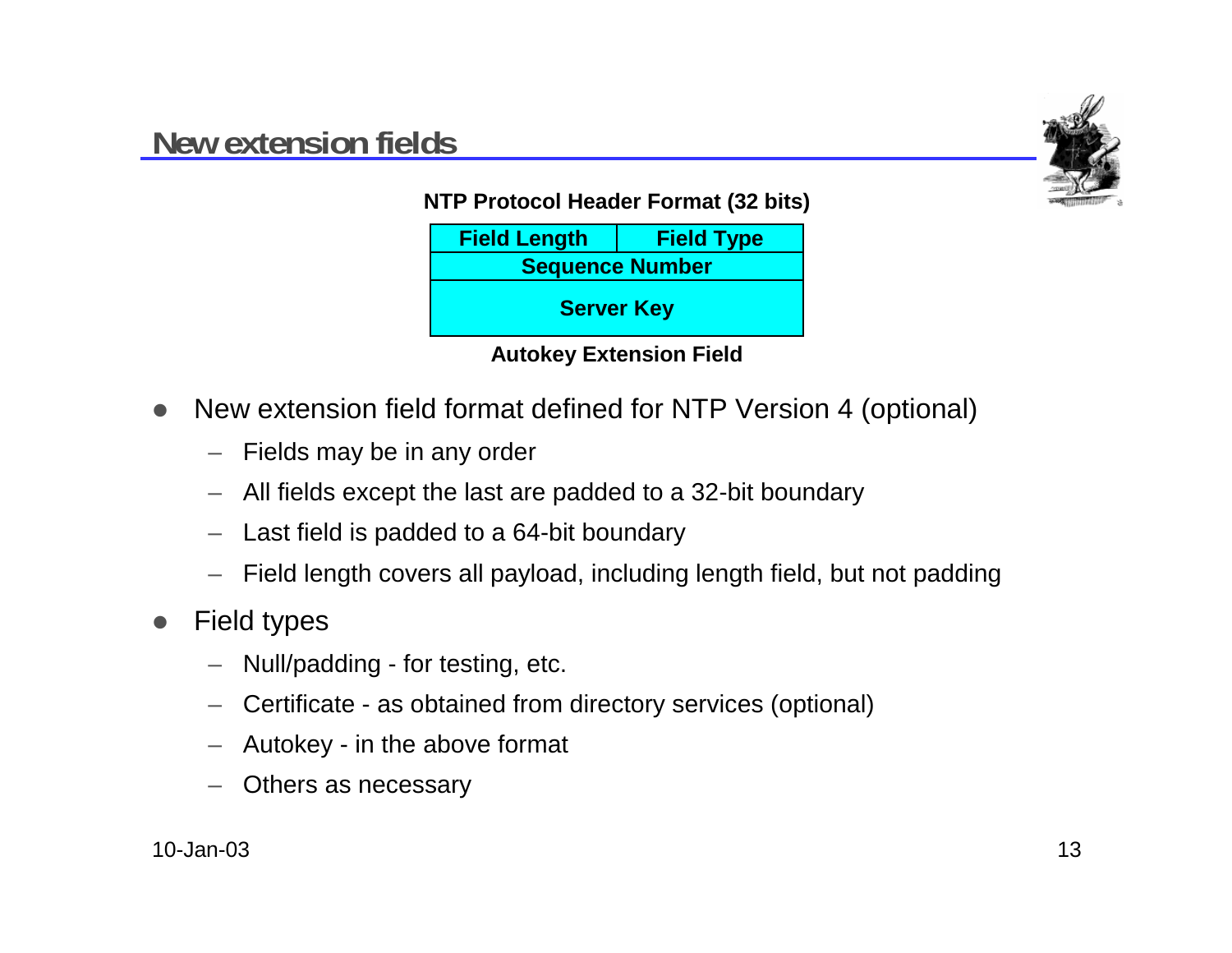

- $\bullet$ Server rolls a random 32-bit seed as the initial key ID
- $\bullet$ Server generates each session key as hash of IP addresses and key ID
- $\bullet$  Low order 32 bits of the session key become the key ID for the next session key
- $\bullet$  Server encrypts the last key using RSA and its private key to produce the server key
- $\bullet$  Server uses the session key list in reverse order and generates a new one when exhausted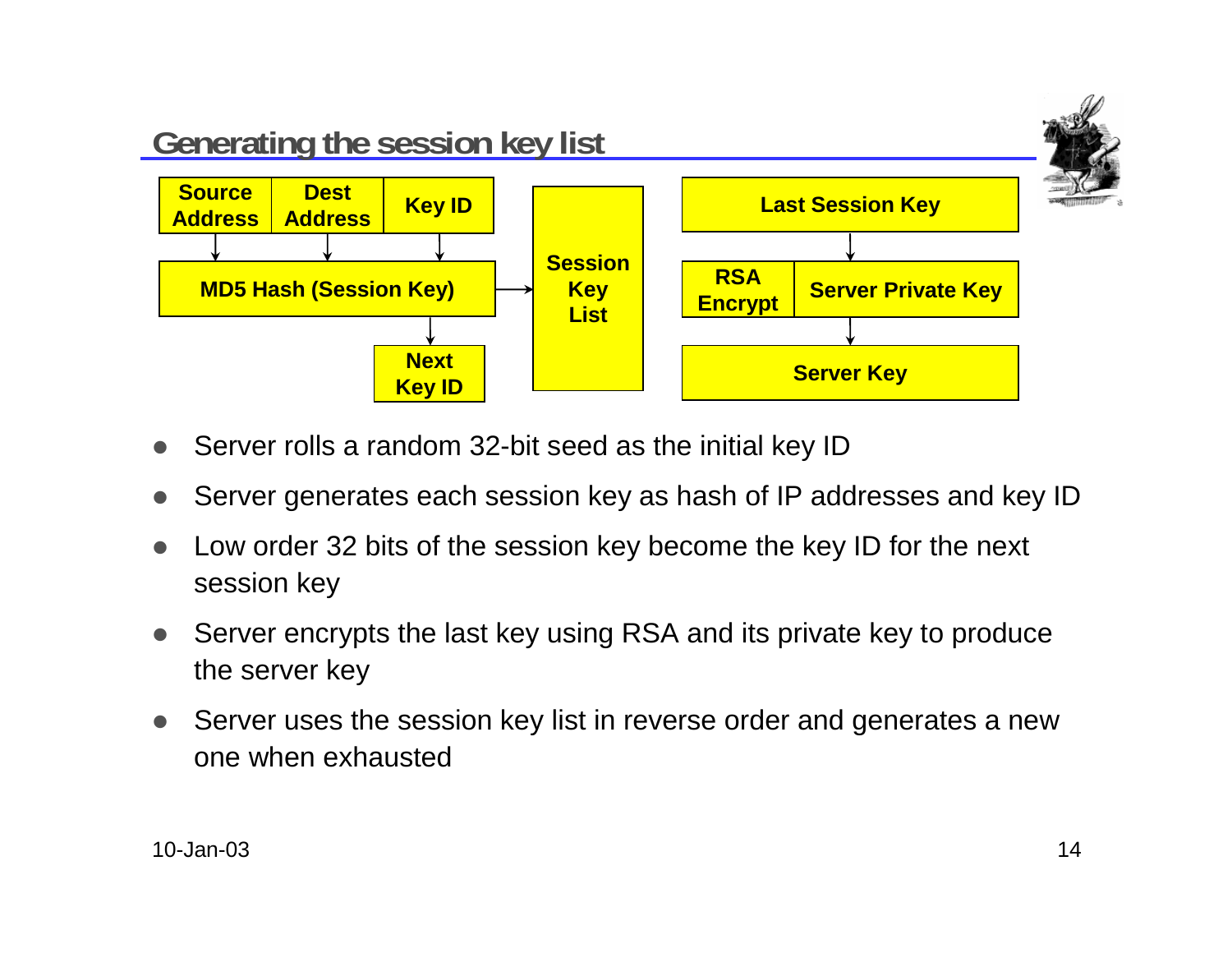# **Network Time Protocol Autonomous Configuration**

David L. MillsUniversity of Delaware http://www.eecis.udel.edu/~mills mills@udel.edu

WWW উ

Sir John Tenniel; Alice's Adventures in Wonderland,Lewis Carroll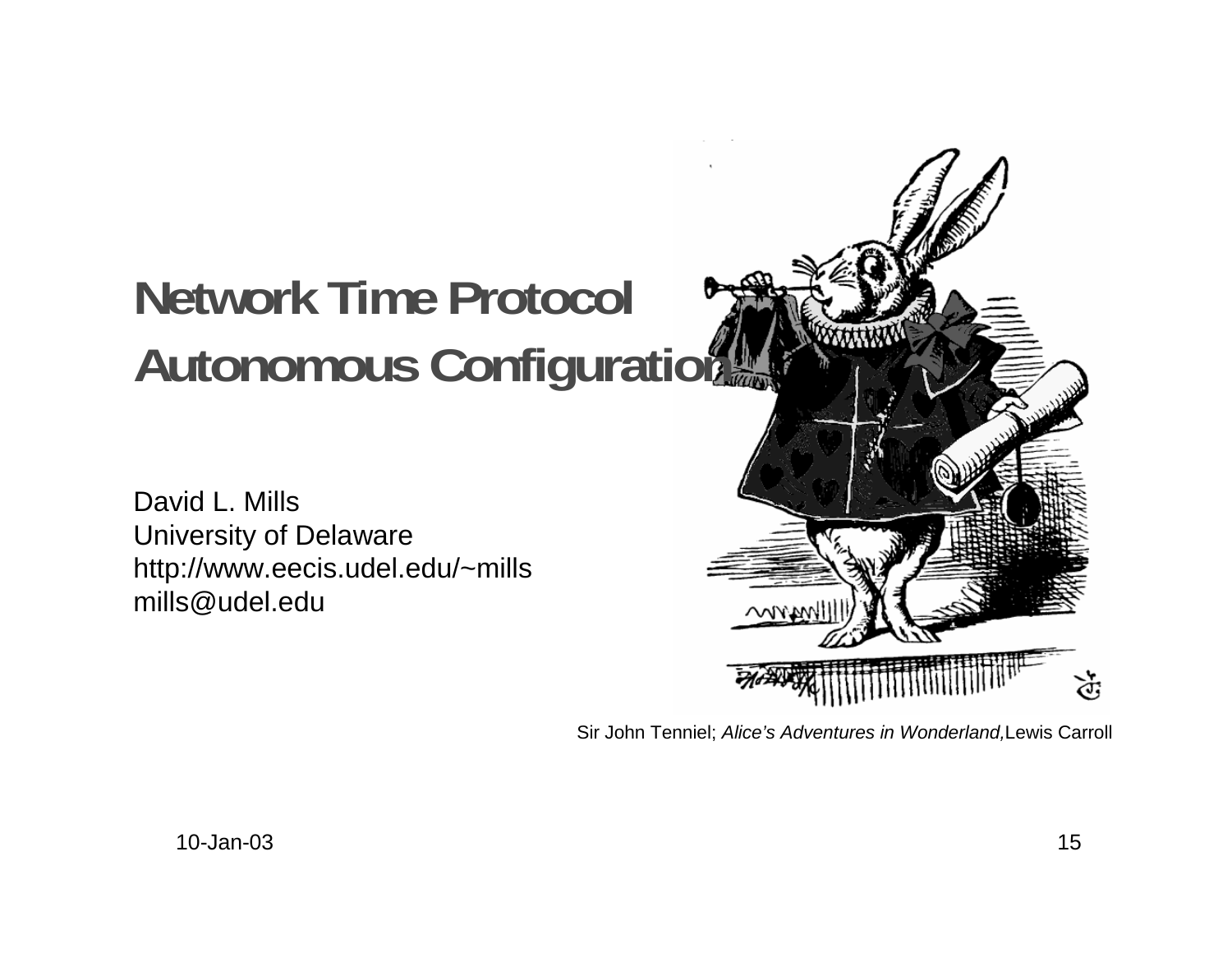

- $\bullet$  Goals
	- Robustness to many and varied kinds of failures, including Byzantine, failstop, malicious attacks and implementation bugs
	- Maximum utilization of Internet multicast services and protocols
	- Depend only on public values and certificates stored in secure directory services
	- – Fast operation using a combination of public-key and private-key cryptography
- $\bullet$  Non-goals
	- Administrative restrictions (multicast group membership control)
	- Access control this is provided by firewalls and address filtering
	- Privacy all protocol values, including time values, are public
	- Protection against out of order or duplicated messages this is provided by the NTP protocol
	- Non-repudiation this can be provided by a layered protocol if necessary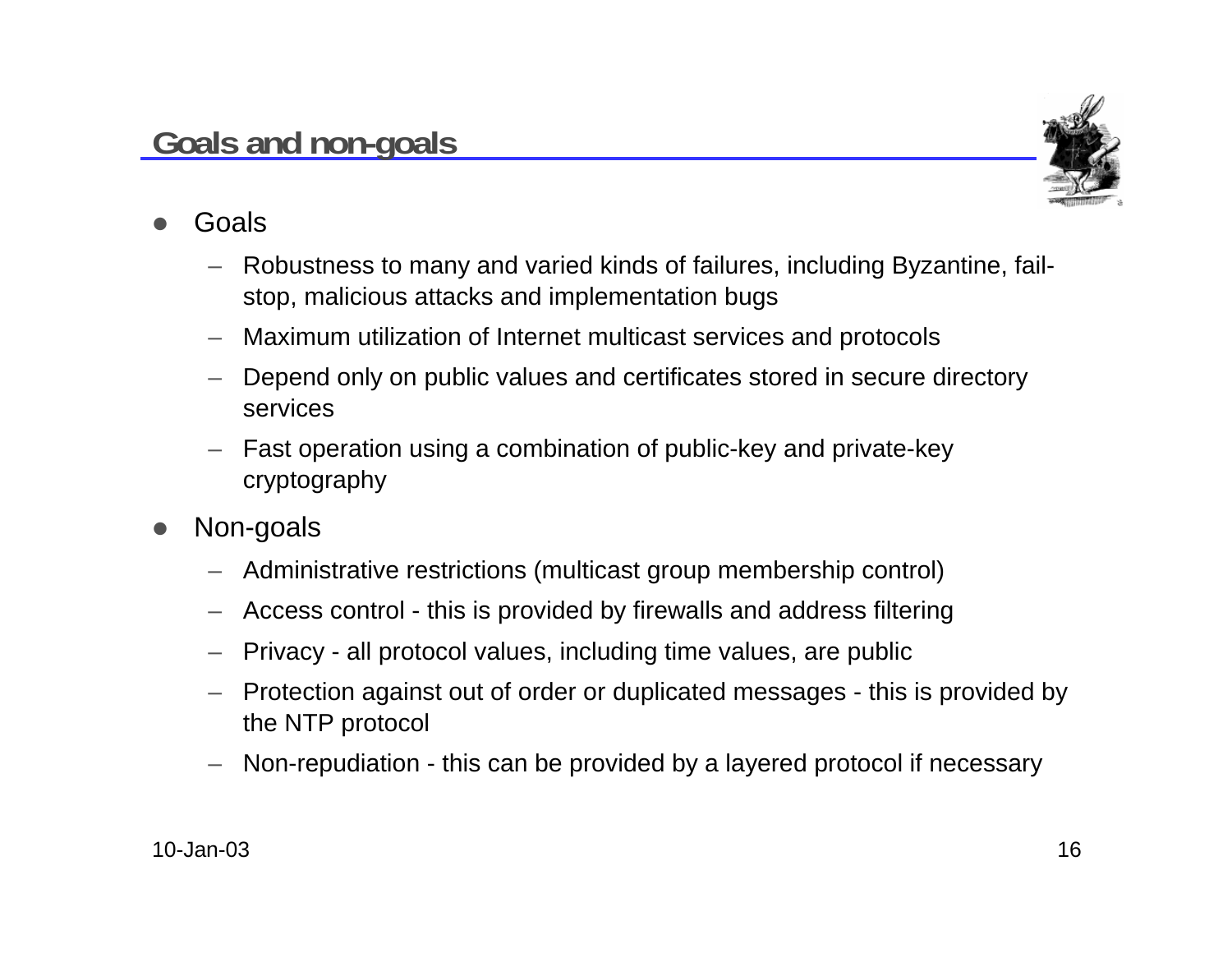#### **Autonomous configuration - approach**



- $\bullet$  Dynamic peer discovery schemes
	- Primary discovery vehicle using NTP multicast and anycast modes
	- Augmented by DNS, web and service location protocols
	- Augmented by NTP subnet search using standard monitoring facilities
- $\bullet$  Automatic optimal configuration
	- Distance metric designed to maximize accuracy and reliability
	- Constraints due to resource limitations and maximum distance
	- Complexity issues require intelligent heuristic
- $\bullet$  Candidate optimization algorithms
	- Multicast with or without initial propagation delay calibration
	- Anycast mode with administratively and/or TTL delimited scope
	- Distributed, hierarchical, greedy add/drop heuristic
- $\bullet$  Proof of concept based on simulation and implementation with NTP Version 4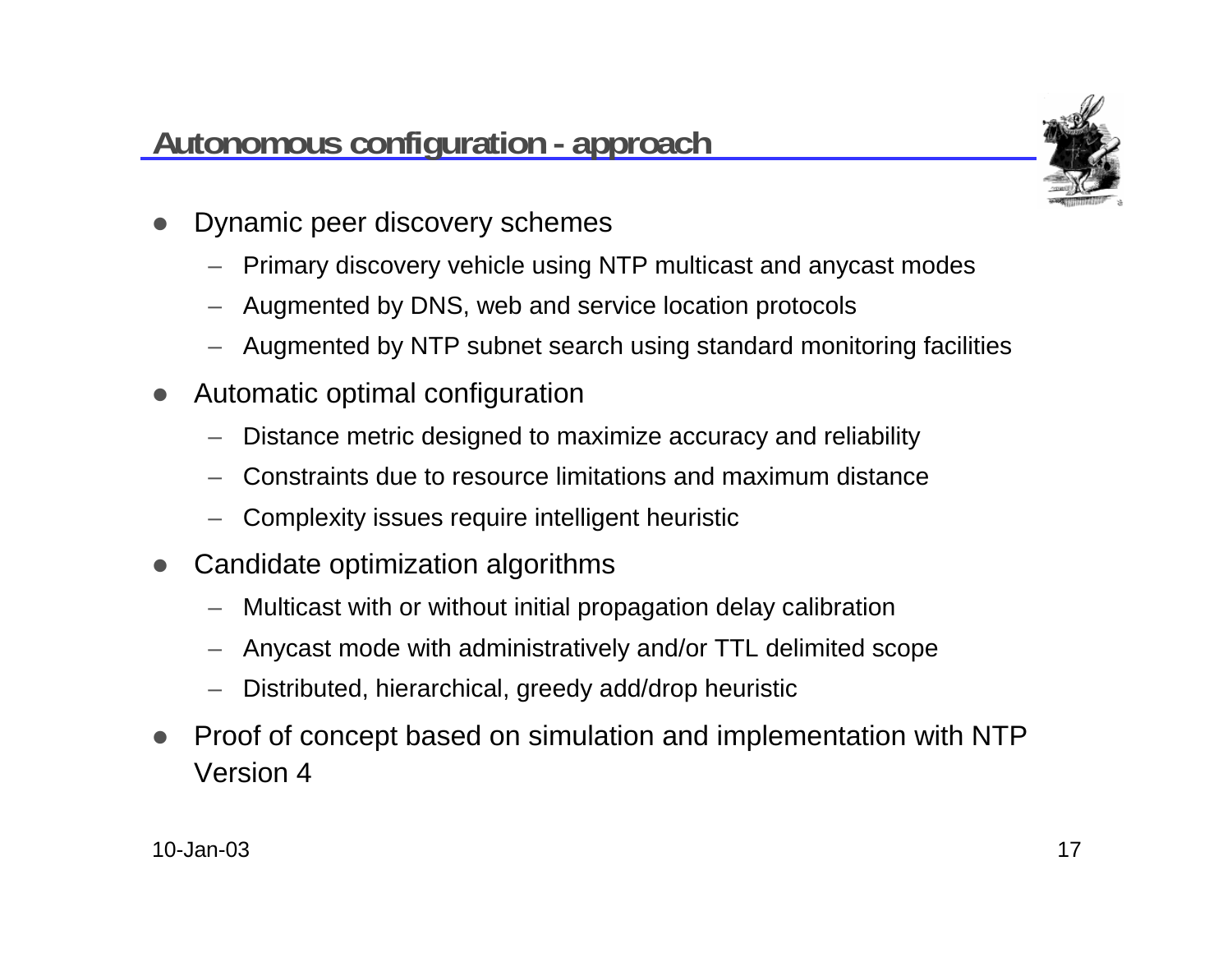

- $\bullet$  Multicast scheme (moderate accuracy)
	- Servers flood local area with periodic multicast response messages
	- Clients use client/server unicast mode on initial contact to measure propagation delay, then continue in listen-only mode
- $\bullet$  Manycast scheme (highest accuracy)
	- Initially, clients flood local area with a multicast request message
	- Servers respond with multicast response messages
	- Clients continue with servers as if in ordinary configured unicast client/server mode
- $\bullet$  Both schemes require effective implosion/explosion controls
	- Expanding-ring search used with TTL and administrative scope
	- Excess network traffic avoided using multicast responses and rumor diffusion
	- Excess client/server population controlled using NTP clustering algorithm and timeout garbage collection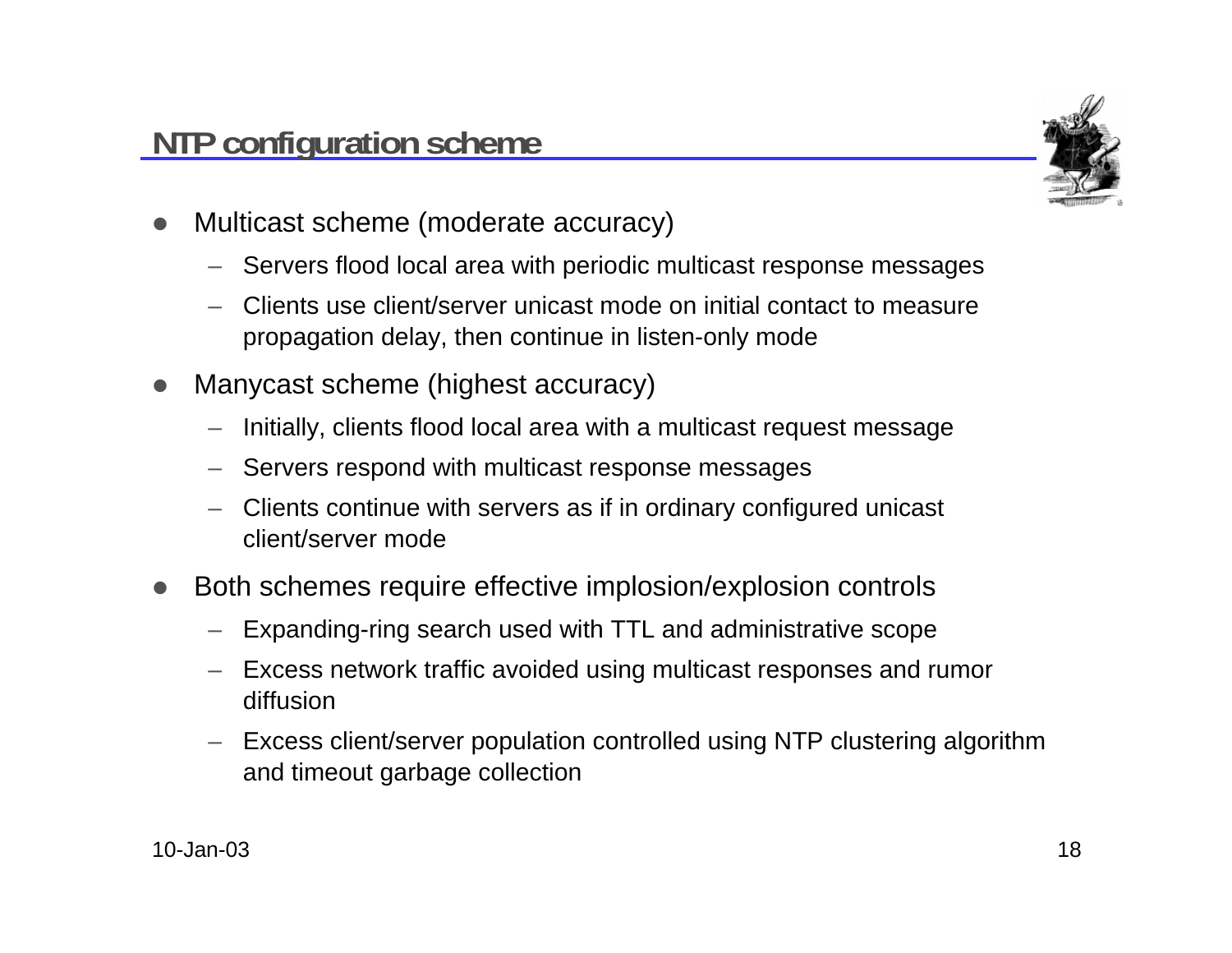# **Precision Time Synchronization**

David L. Mills University of Delaware http://www.eecis.udel.edu/~mills mills@udel.edu



Sir John Tenniel; Alice's Adventures in Wonderland,Lewis Carroll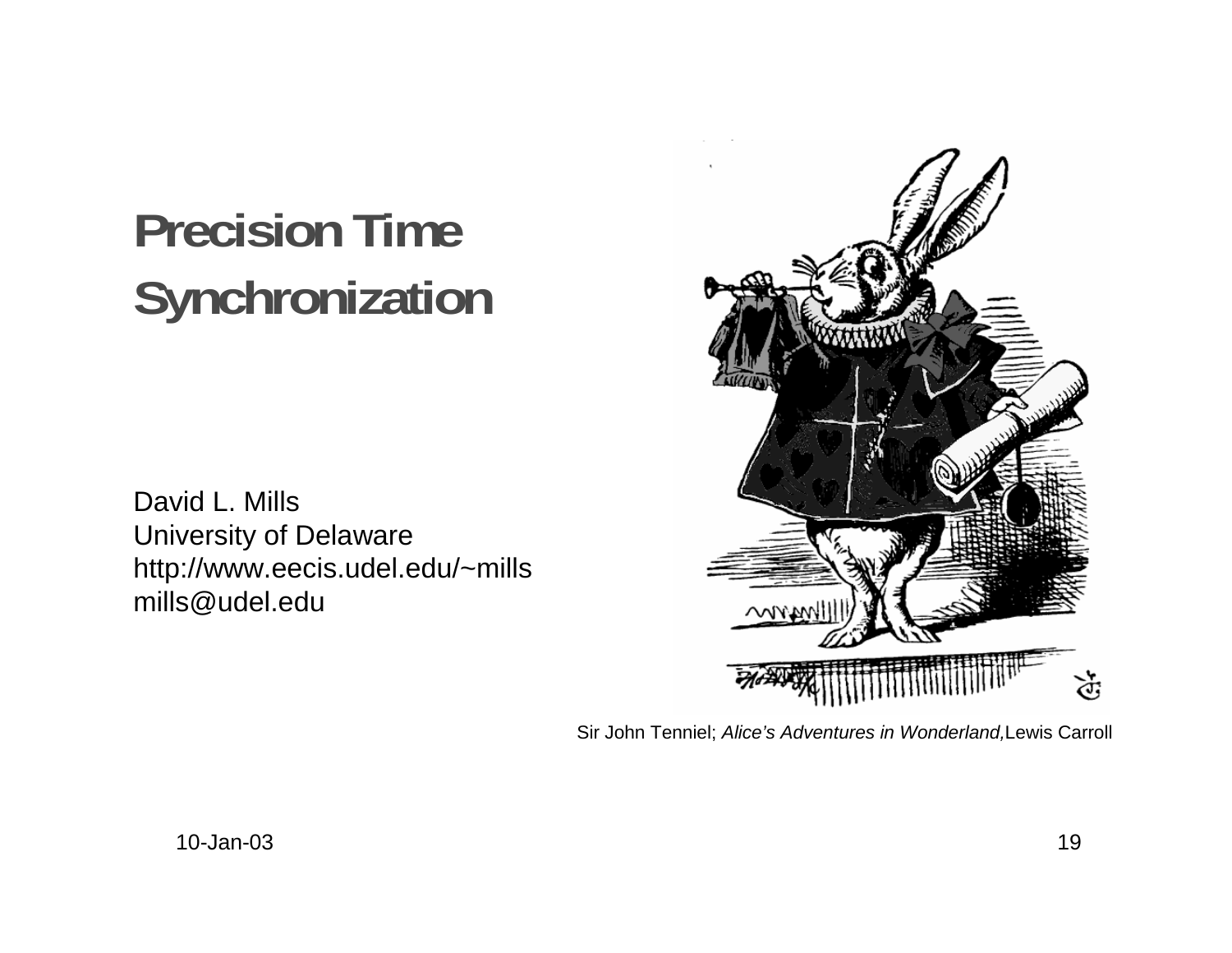## **NTP enhancements for precision time**



- $\bullet$  Reduced hardware and software latencies
	- Serial driver modifications
	- Early timestamp capture in network drivers
- $\bullet$  Precision time kernel modifications
	- –Time and frequency discipline from NTP or other source
	- –Pulse-per-second (PPS) signal interface and user API
- $\bullet$  Improved local clock discipline algorithm
	- Time and frequency discipline
	- Reduced impact of jitter and glitches
- $\bullet$  Precision time and frequency sources
	- External hardware clock
	- LORAN-C timing receiver
	- WWV/H DSP program for TI 320C25
	- Sun audio codec drivers for IRIG and CHU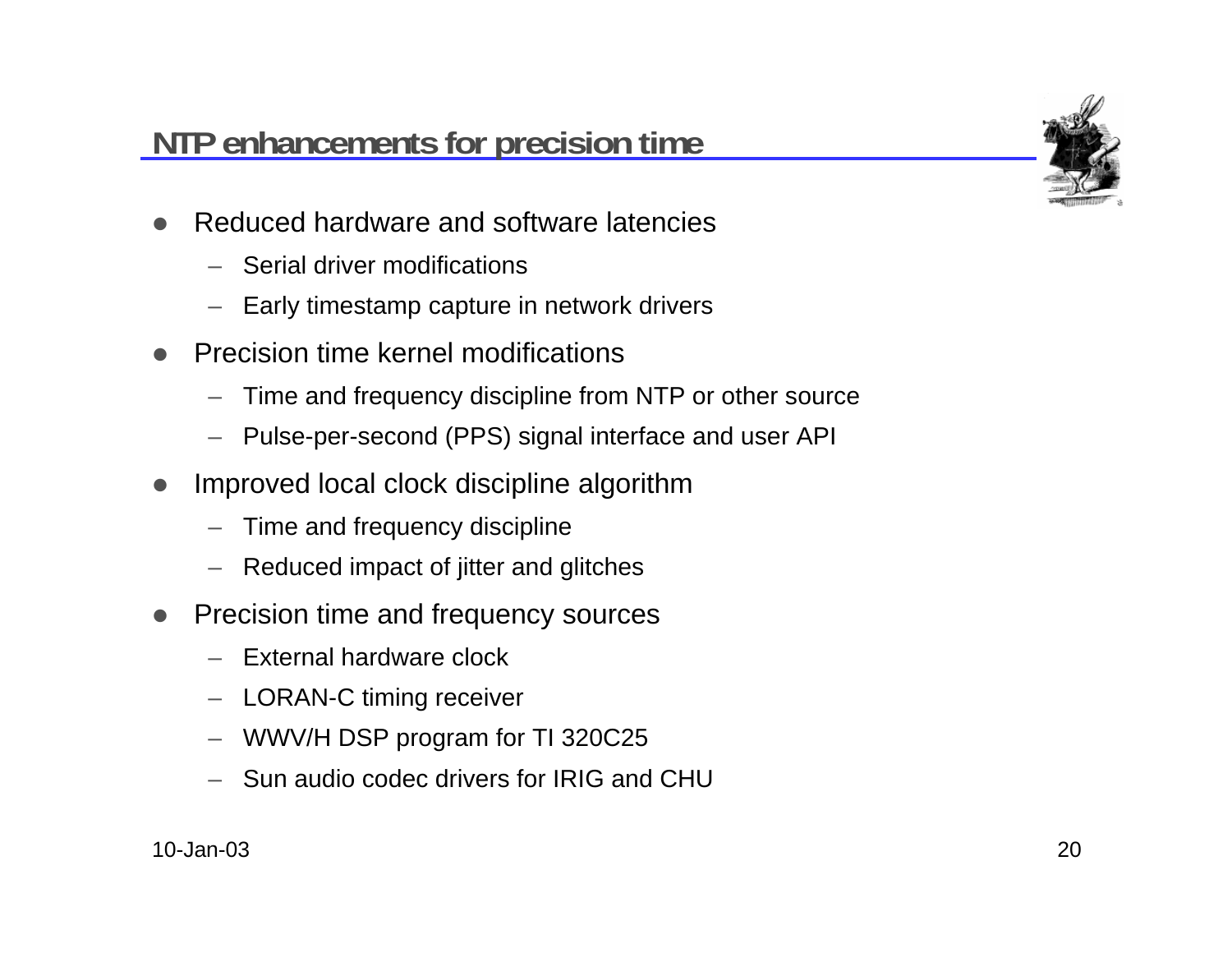## **Kernel modifications for nanosecond resolution**



- $\bullet$ Package of routines compiled with the operating system kernel
- $\bullet$  Represents time in nanoseconds and fraction, frequency in nanoseconds per second and fraction
- $\bullet$  Implements nanosecond system clock variable with either microsecond or nanosecond kernel native time variables
- $\bullet$  Uses native 64-bit arithmetic for 64-bit architectures, double-precision 32-bit macro package for 32-bit architectures
- $\bullet$ Includes two new system calls ntp\_gettime() and ntp\_adjtime()
- $\bullet$  Includes new system clock read routine with nanosecond interpolation using process cycle counter (PCC)
- $\bullet$ Supports run-time tick specification and mode control
- $\bullet$ Guaranteed monotonic for single and multiple CPU systems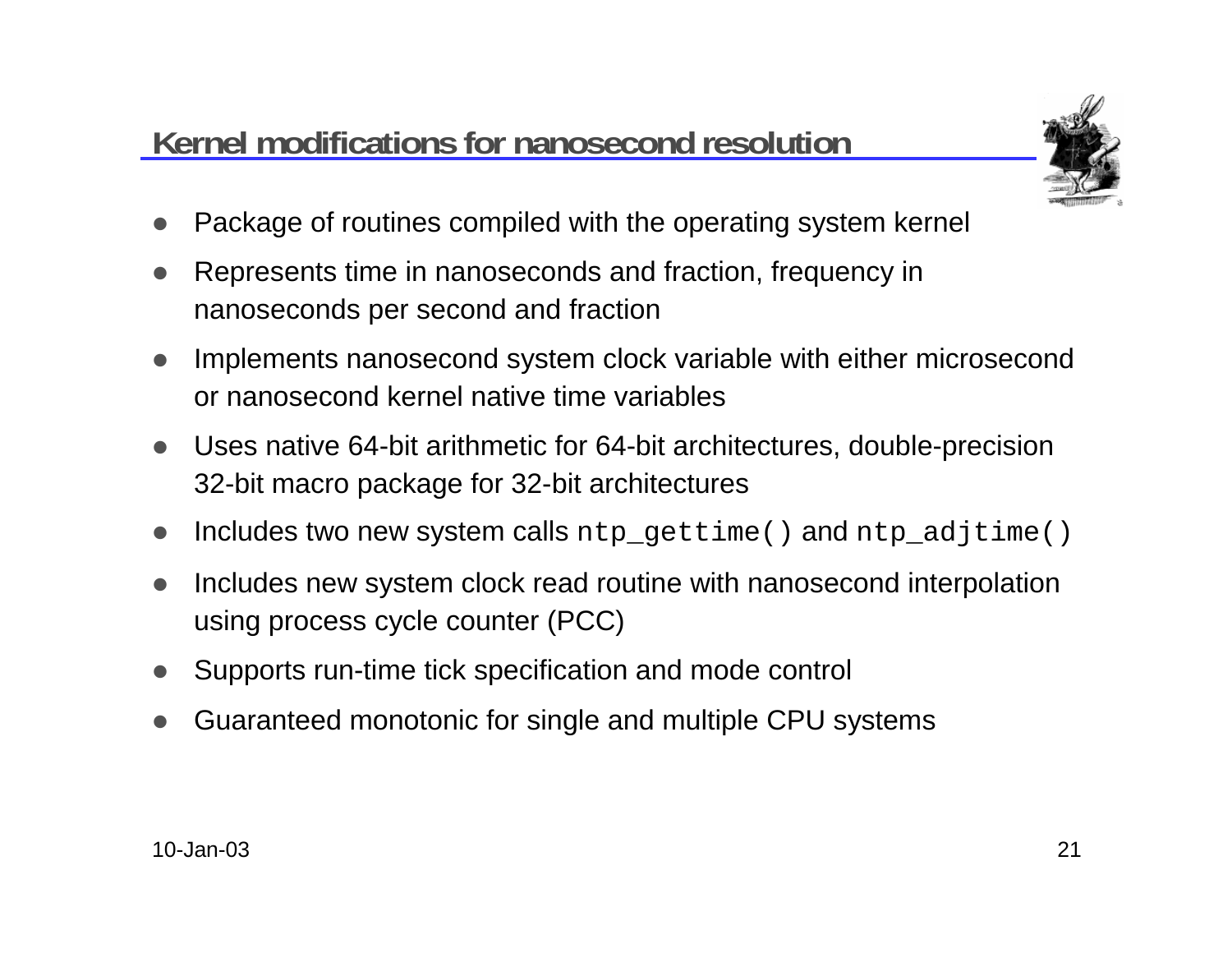

- $\bullet$  NTP updates adjust phase and frequency according to time constant at intervals from 64 s to over one day
- $\bullet$  On overflow of the clock second, a new increment is calculated for the tick adjustment
- $\bullet$ Adjustment is added to system clock at every tick interrupt
- $\bullet$  Auxiliary oscillator used to interpret microseconds or nanoseconds between tick interrupts
- $\bullet$  PPS discipline adjusts phase at 64-s intervals, frequency at 256-s intervals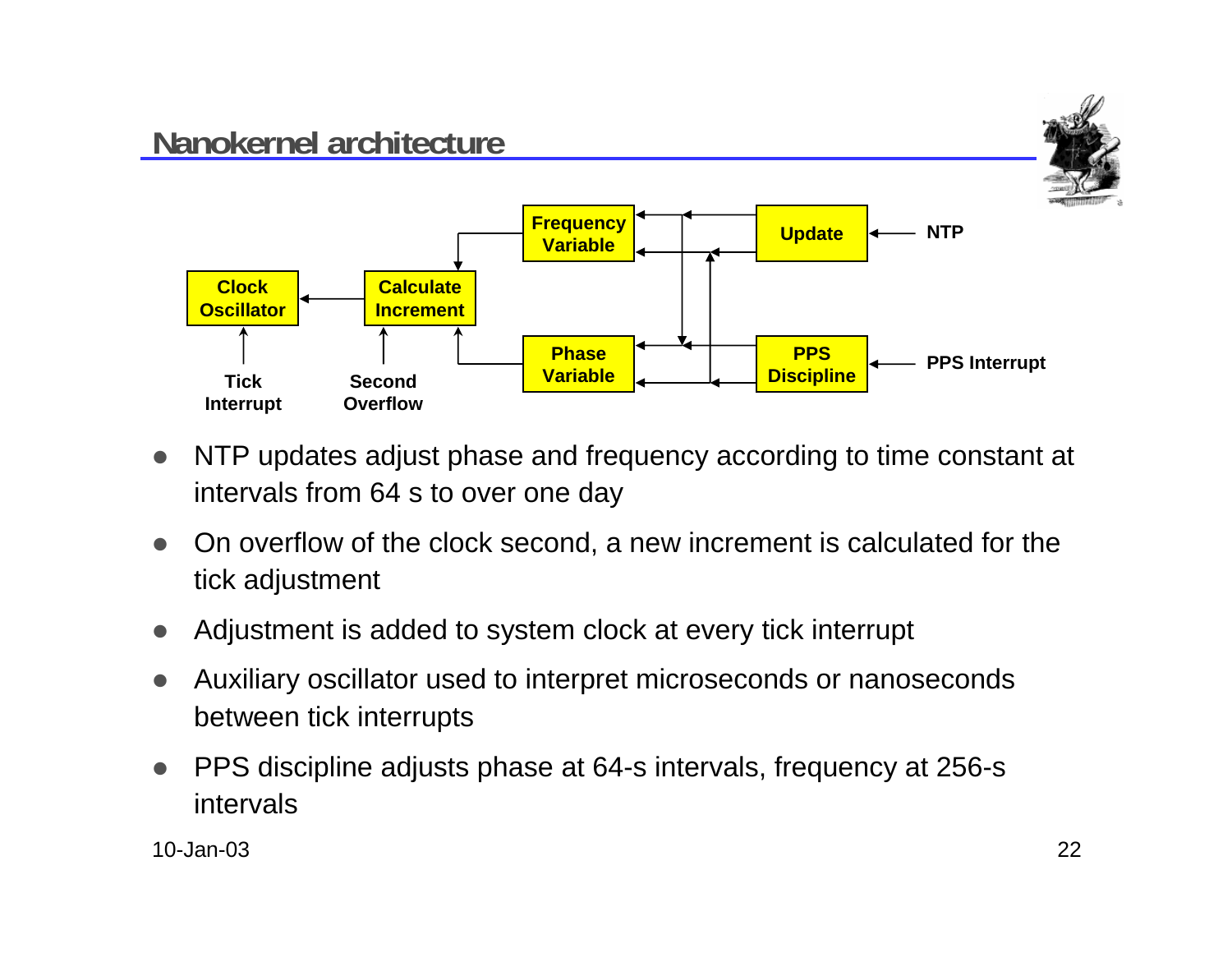

- $\bullet$  Type II, adaptive-parameter, hybrid phase/frequency-lock loop estimates system clock oscillator (SCO) phase and frequency
- $\bullet$ • NTP daemon computes phase error  $V_d = θ_r - θ_o$  between source and SCO, then grooms samples to produce control signal  $V_c$
- $\bullet$  Loop filter computes phase and frequency updates and provides tick adjustments  $V_c$
- $\bullet$ SCO adjusted at each hardware tick interrupt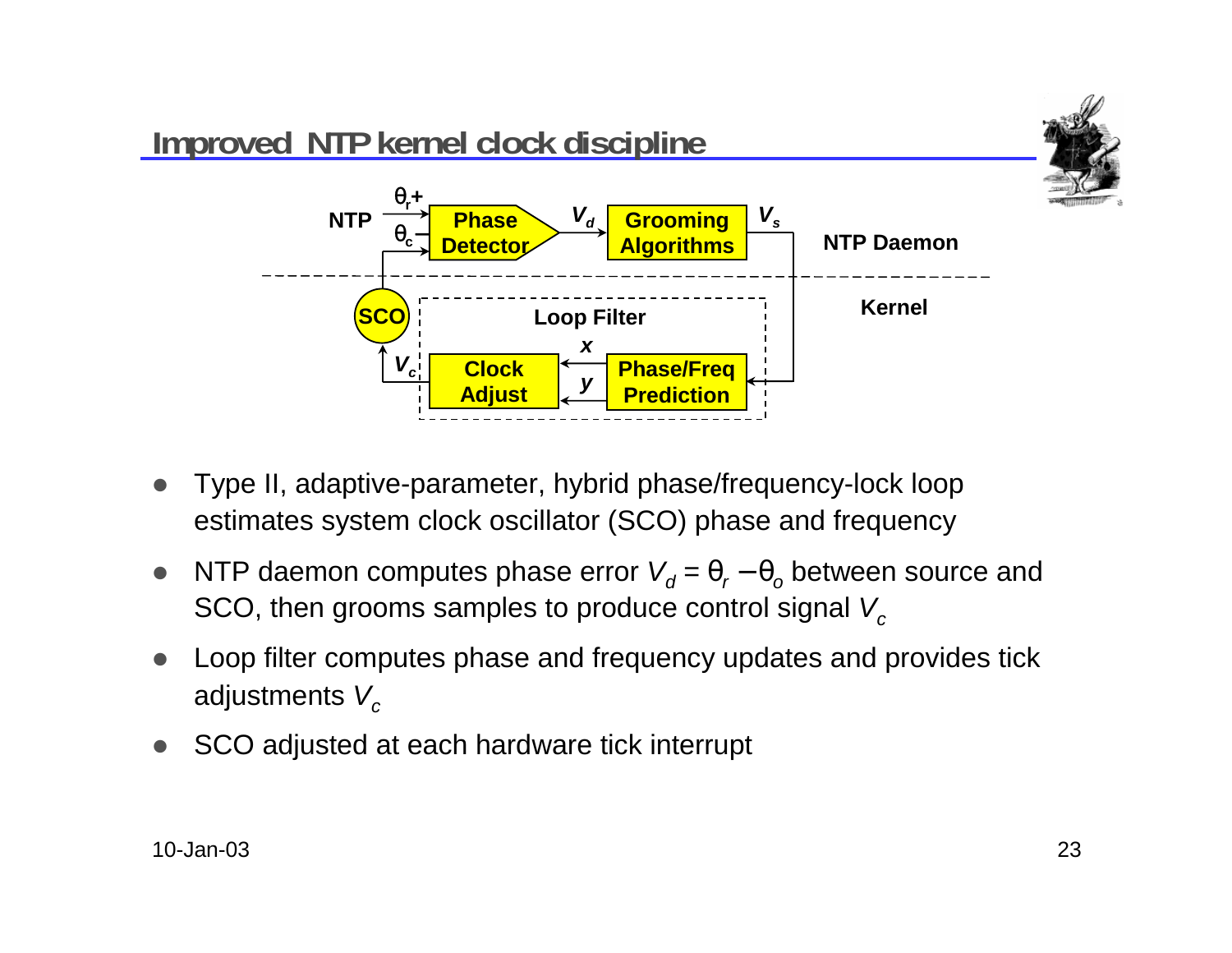

- $\bullet$  $\bullet\quad$   $V_{s}$  is the phase offset produced by the data grooming algorithms
- $\bullet$ x is the phase correction computed as a fraction of  $V_s$
- $\bullet$  $\bullet\quad$   $y_{\mathsf{{\scriptstyle F}\!L}\mathsf{L}}$  is the frequency adjustment computed as the average of past frequency offsets
- $\bullet$  $\bullet\quad$   $y_{\rho_{LL}}$  is the frequency adjustment computed as the integral of past phase offsets
- $\bullet$ •  $y_{FLL}$  and  $y_{PLL}$  are combined according to weight factors computed from update interval and Allan deviation predictor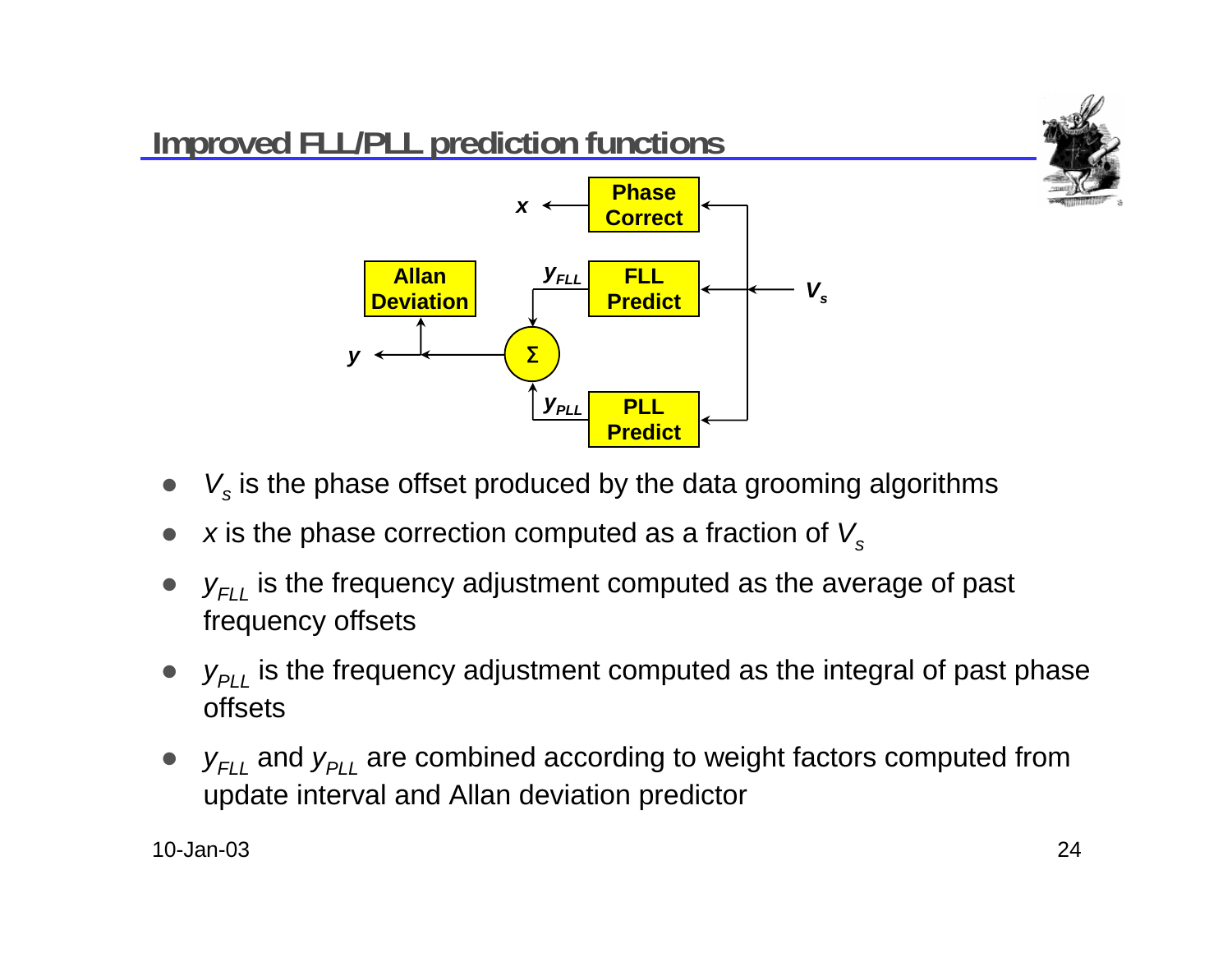

- $\bullet$  Phase and frequency disciplined separately - phase from system clock second offset, frequency from process cycle counter (PCC)
- $\bullet$ Frequency discriminator rejects noise and misconfigured connections
- $\bullet$ Median filter rejects sample outlyers and provides error statistic
- $\bullet$ Nonlinear range check filters reject burst errors in phase and frequency
- $\bullet$ Phase offsets integrated over 64-s interval
- $\bullet$ Frequency offsets integrated over 256-s interval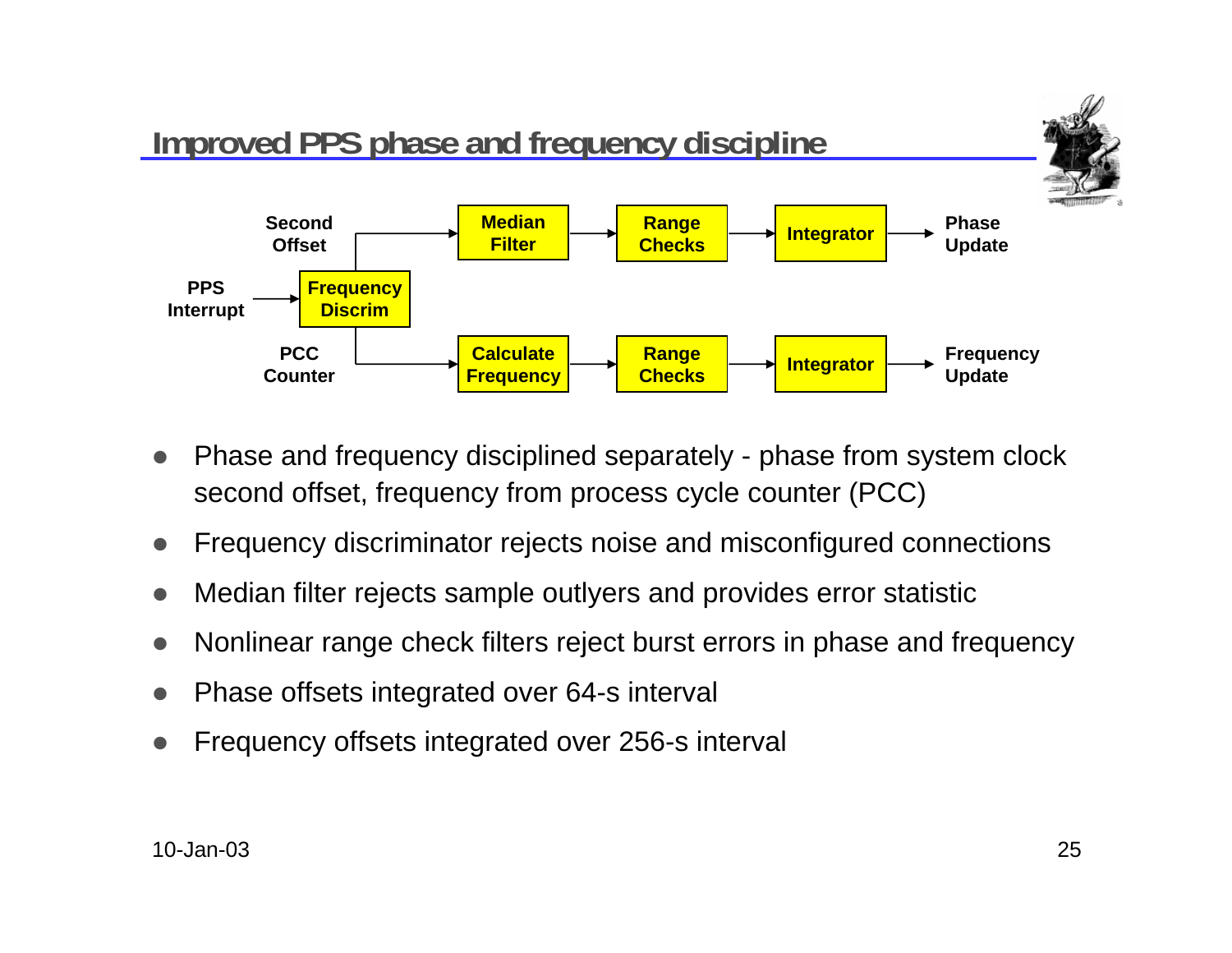

- $\bullet$ Graph shows jitter with PPS signal from GPS receiver
- $\bullet$ Principal error contribution is due to long unterminated signal cable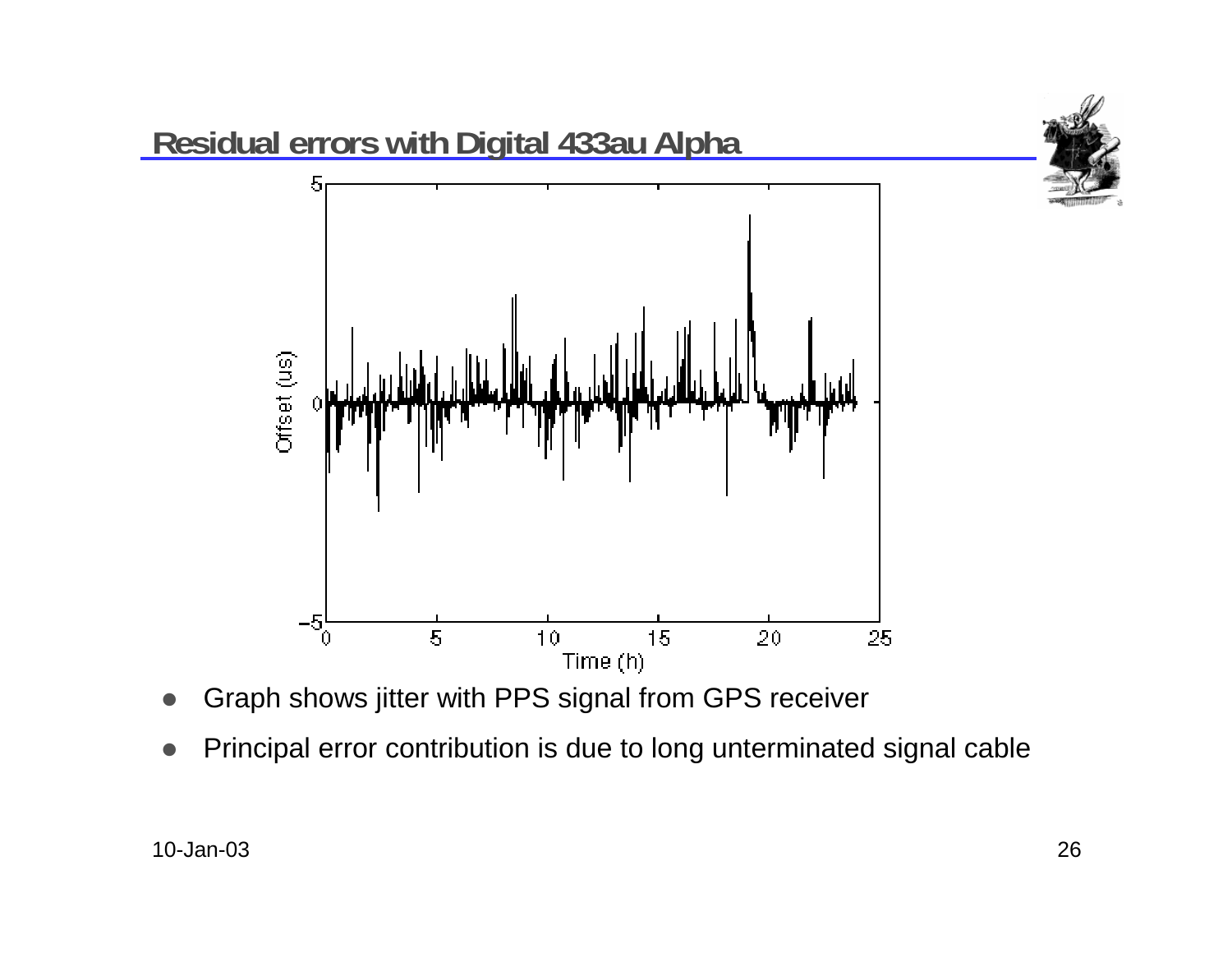#### **Gadget Box PPS interface**





- $\bullet$  Used to interface PPS signals from GPS receiver or cesium oscillator
	- –Pulse generator and level converter from rising or falling PPS signal edge
	- Simulates serial port character or stimulates modem control lead
- $\bullet$  Also used to demodulate timecode broadcast by CHU Canada
	- Narrowband filter, 300-baud modem and level converter
- 10-Jan-03 $3$  and  $27$ The NTP software includes an audio driver that does the same thing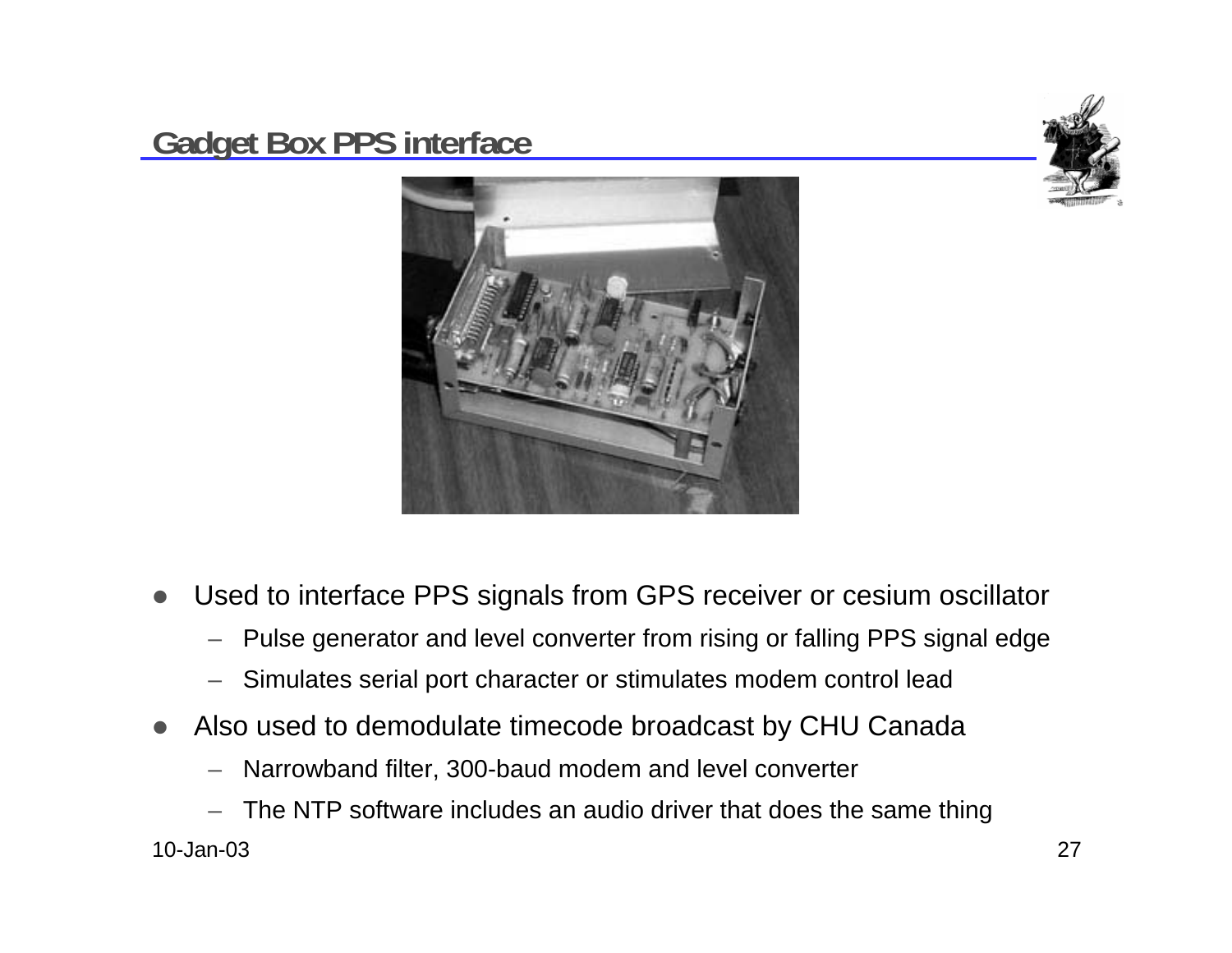## **LORAN-C timing receiver**







- $\bullet$  Inexpensive second-generation bus peripheral for IBM 386-class PC with oven-stabilized external master clock oscillator
	- Includes 100-kHz analog receiver with D/A and A/D converters
	- Functions as precision oscillator with frequency disciplined to selected LORAN-C chain within 200 ns of UTC(LORAN) and 10-10 stability
	- PC control program (in portable C) simultaneously tracks up to six stations from the same LORAN-C chain
- $\bullet$  Intended to be used with NTP to resolve inherent LORAN-C timing ambiguity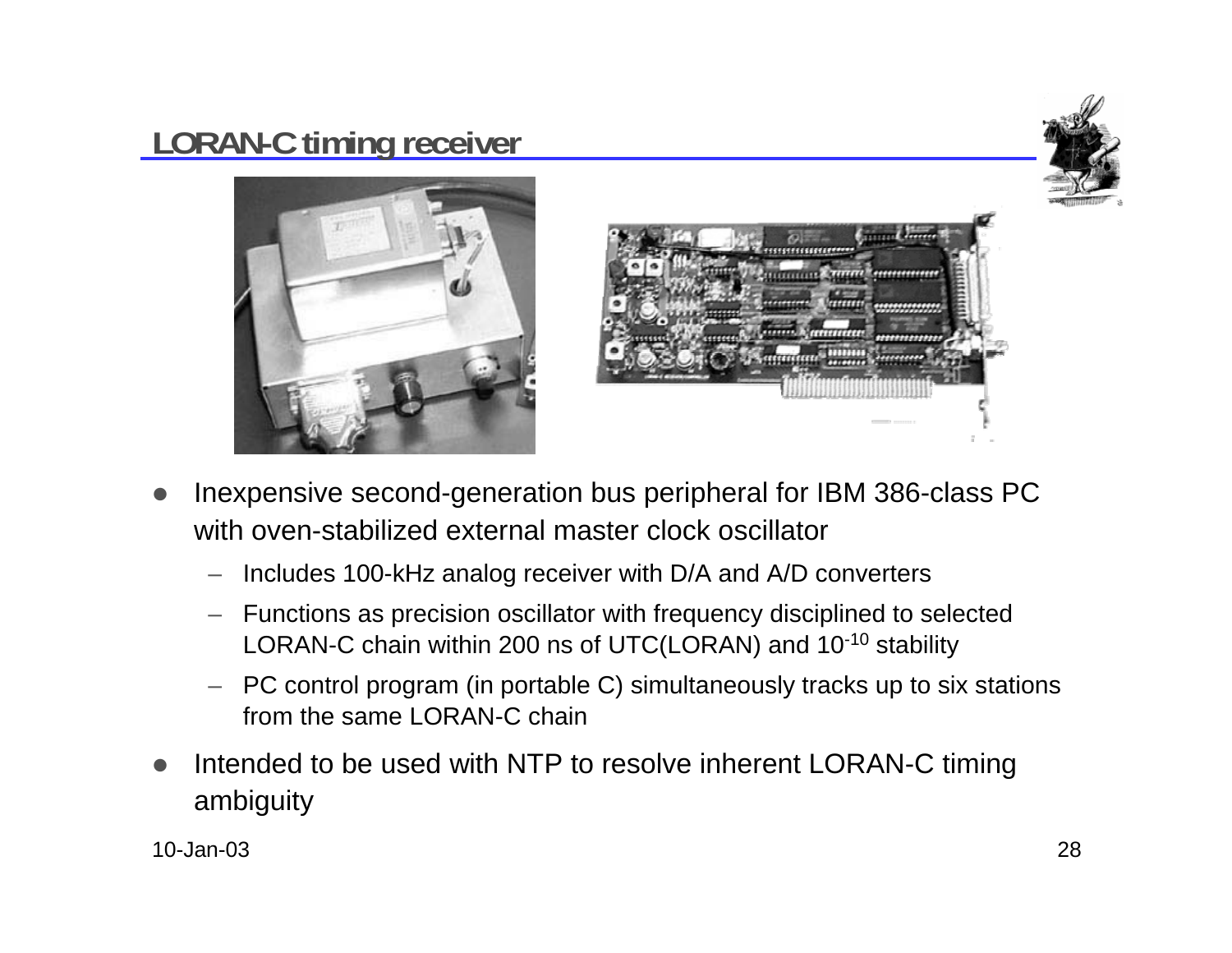

- $\bullet$  NTP Version 4 architecture and algorithms
	- Backwards compatible with earlier versions
	- Improved local clock model implemented and tested
	- Multicast mode with propagation calibration implemented and tested
	- Distributed multicast mode protocol designed and documented
- $\bullet$  Autonomous configuration autoconfigure
	- Distributed add/drop greedy heuristic designed and simulated
	- Span-limited, hierarchical multicast groups using NTP distributed mode and add/drop heuristics under study
- $\bullet$  Autonomous authentication autokey
	- Ultimate security based on public-key infrastructure
	- Random keys used only once
	- Automatic key generation and distribution
	- Implemented and under test in NTP Version 4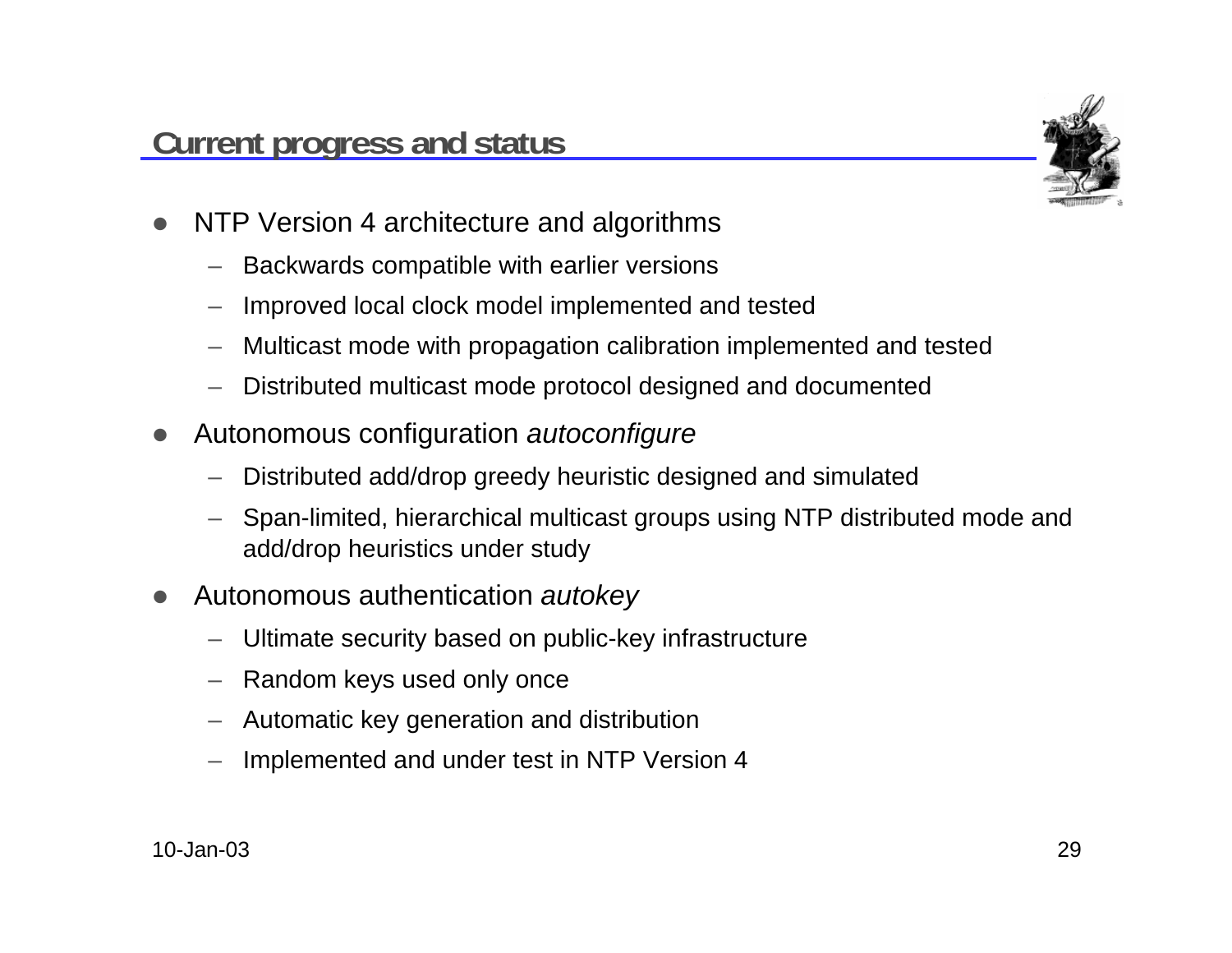## **Future plans**



- $\bullet$ Complete autoconfigure and autokey implementation in NTP Version 4
- $\bullet$  Deploy, test and evaluate NTP Version 4 daemon in DARTnet II testbed, then at friendly sites in the US, Europe and Asia
- $\bullet$ Revise the NTP formal specification and launch on standards track
- $\bullet$ Participate in deployment strategies with NIST, USNO, others
- $\bullet$ Prosecute standards agendae in IETF, ANSI, ITU, POSIX
- $\bullet$  Develop scenarios for other applications such as web caching, DNS servers and other multicast services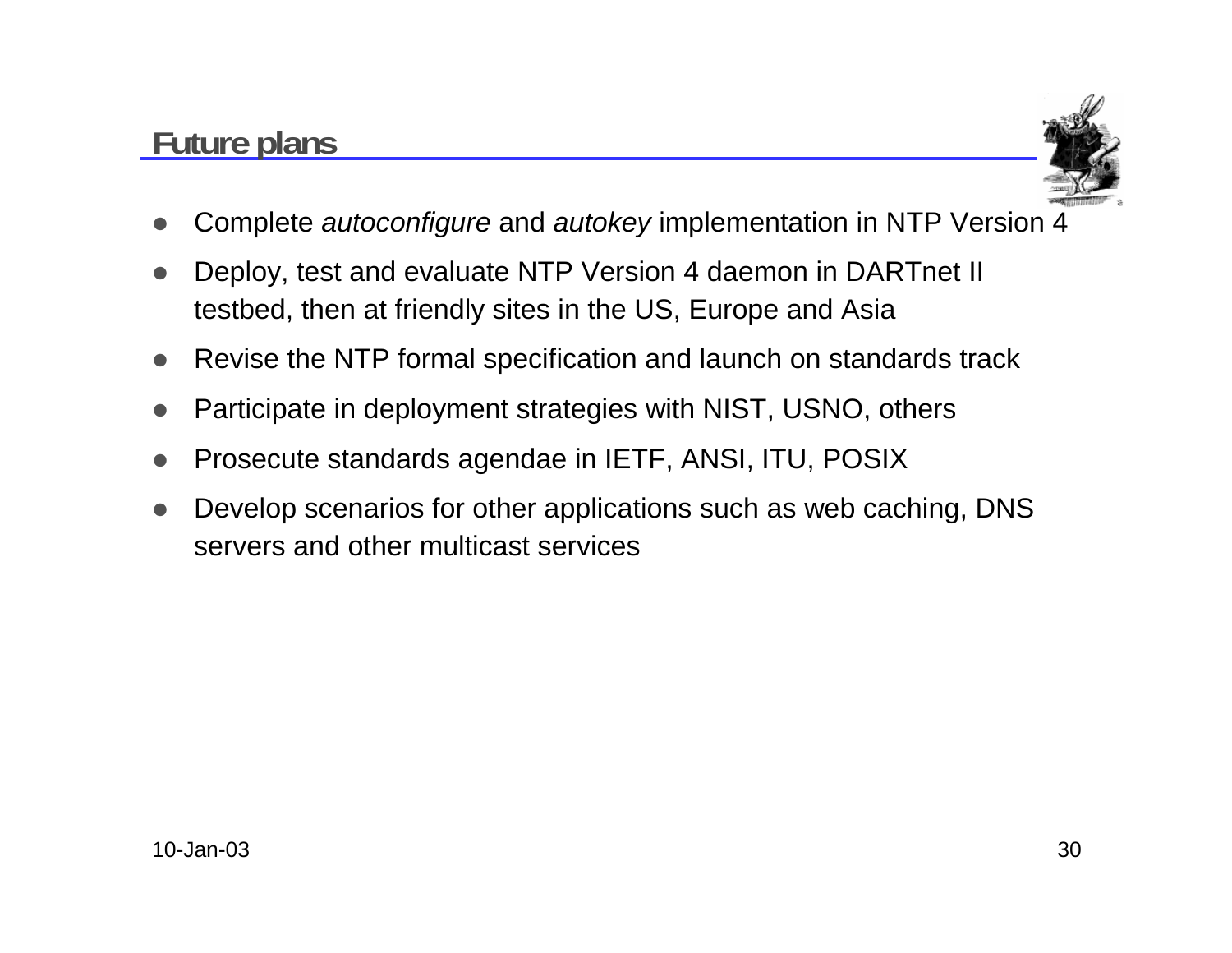#### **NTP online resources**



- $\bullet$  NTP specification documents
	- Internet (Draft) NTP standard specification RFC-1305
	- Simple NTP (SNTP) RFC-2030
	- NTP Version 4 papers and reports at www.eecis.udel.edu/~mills
	- Under consideration in ANSI, ITU, POSIX
- $\bullet$ NTP web page www.eecis.udel.edu/~ntp
	- NTP Version 3 and Version 4 software and HTML documentation
		- Utility programs for remote monitoring, control and performance evaluation
		- Ported to over two dozen architectures and operating systems
	- Supporting resources
		- List of public NTP time servers (primary and secondary)
		- NTP newsgroup and FAQ compendia
		- Tutorials, hints and bibliographies
		- Links to other NTP software